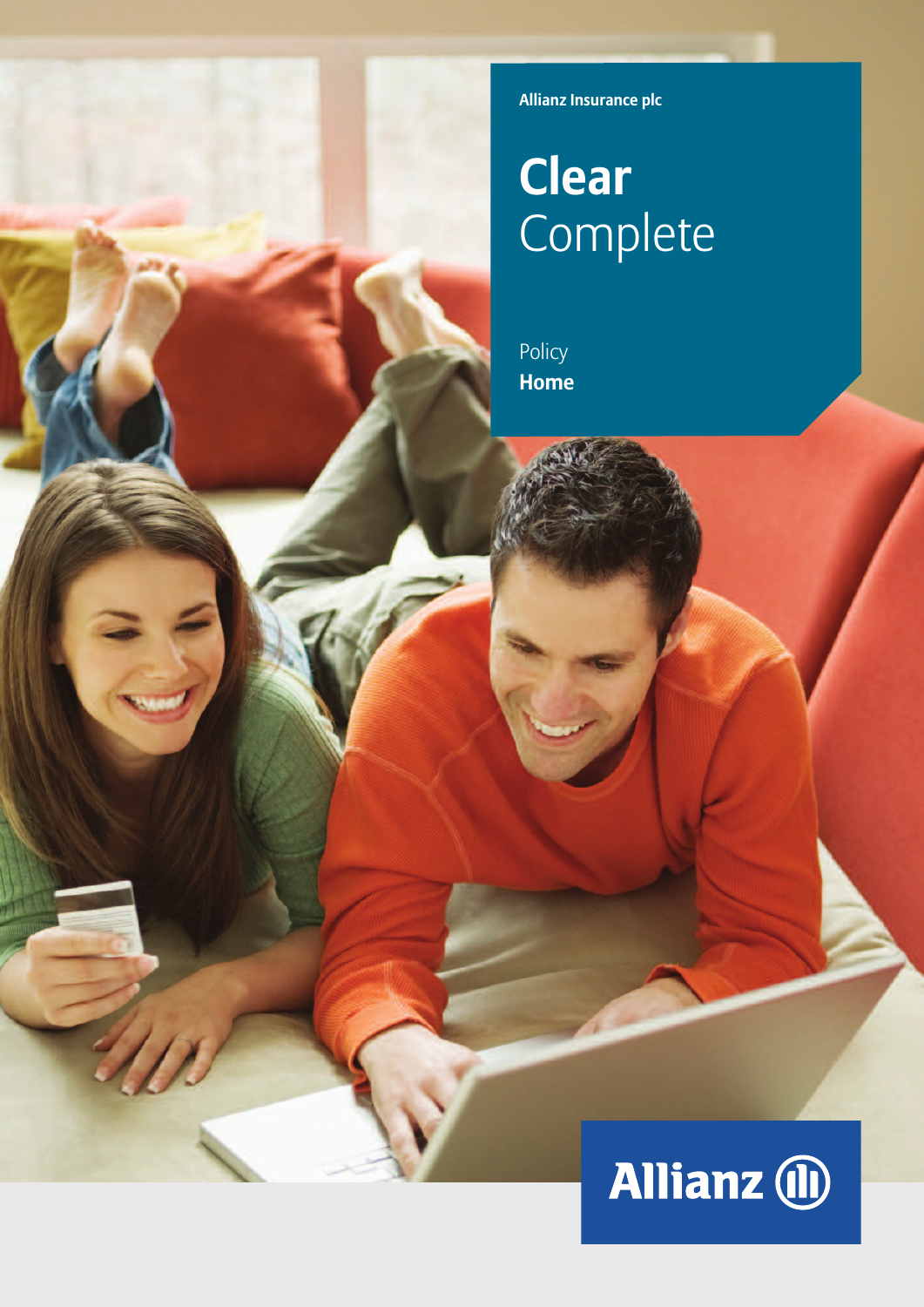# **Contents**

| <b>Introduction</b>                           | 1              |
|-----------------------------------------------|----------------|
| How your cover works                          | 2              |
| Changes to your circumstances                 | $\overline{2}$ |
| How to make a claim                           | $\overline{2}$ |
| Legal helpline - Lawphone                     | $\overline{2}$ |
| <b>Glass Replacement</b>                      | $\overline{2}$ |
| <b>Financial Services Compensation Scheme</b> | $\overline{2}$ |
| What to do if you are not satisfied           | 3              |
| Renewing your policy                          | 3              |
| Protecting your home and belongings           | 3              |
| <b>The Cover Provided</b>                     |                |
| <b>Buildings</b>                              | $5 - 9$        |
| Contents                                      | $10 - 18$      |
| <b>Personal Possessions</b>                   | $19 - 20$      |
| <b>General Exclusions</b>                     | 21             |
| <b>General Conditions</b>                     | $22 - 24$      |
| <b>Customer Service</b>                       | 25             |

Thank you for choosing Allianz Insurance plc. We are one of the largest general insurers in the UK and part of the Allianz Group, one of the world's foremost financial services providers.

With Allianz Insurance plc, you can be confident that you're insured by a company which is relentless in its commitment to protecting and serving you. You can trust us to insure your needs, as we've been providing leading insurance solutions in the UK for over 100 years.

We work in partnership with your insurance advisor to ensure you receive the highest levels of product and service excellence and if you need to make a claim, you can rest assured that you will be in safe hands. Our professionally trained staff aim to treat you, as you would expect, both promptly and fairly.

Should you need further details or have any questions your insurance advisor will be delighted to help.



**Important** This document provides details of your policy and the terms and conditions that apply.

Please read it carefully and keep it in a safe place.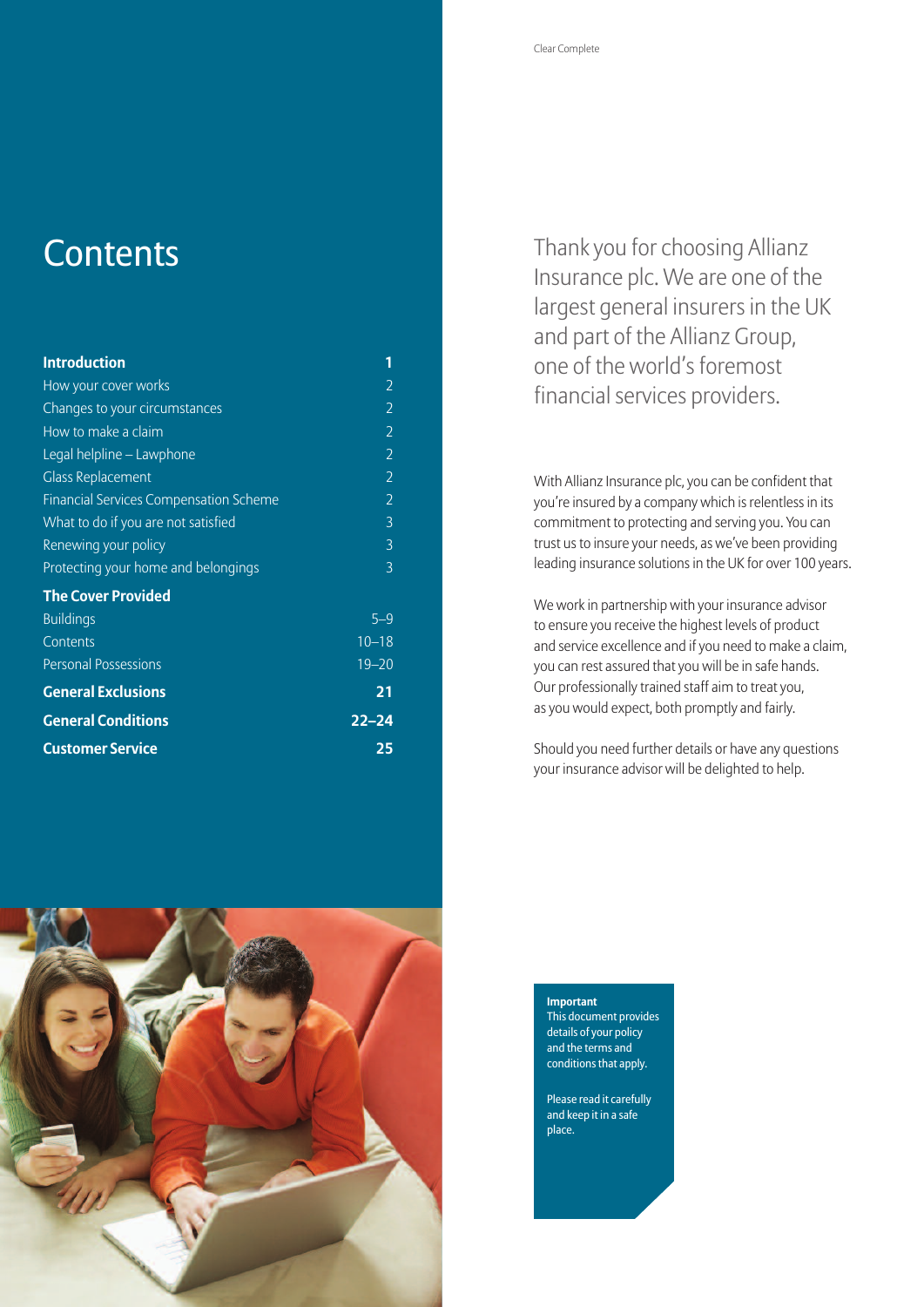# Introduction

Your Clear Complete insurance policy is made up of several parts which must be read together as they form your contract. Please take time to read all parts of this policy to make sure they meet your needs, and that you understand the cover provided, and general exclusions and general conditions that apply. If you wish to change anything or if there is anything you do not understand, or any statement is incorrect, please contact your insurance advisor.

The parts of the policy are:

- this Introduction, the General Exclusions and General Conditions, all of which apply to all sections of the policy;
- the sections of cover selected by you, including the Meaning of Words, the Exclusions and Conditions which apply to the section;
- the schedule, which includes all endorsements applied to the policy while the policy is in force;
- The Statement of Facts. (The Statement of Facts is the record of the information you have provided us with.)

If we explain what a word means, that word has the same meaning wherever it appears in your policy or schedule. These words are highlighted in bold.

Allianz will insure you in accordance with and subject to the terms of this policy, in consideration of the payment to Allianz of the premium for the period of insurance.

Signed on behalf of Allianz

esttiar Dye

Jonathan Dye Chief Executive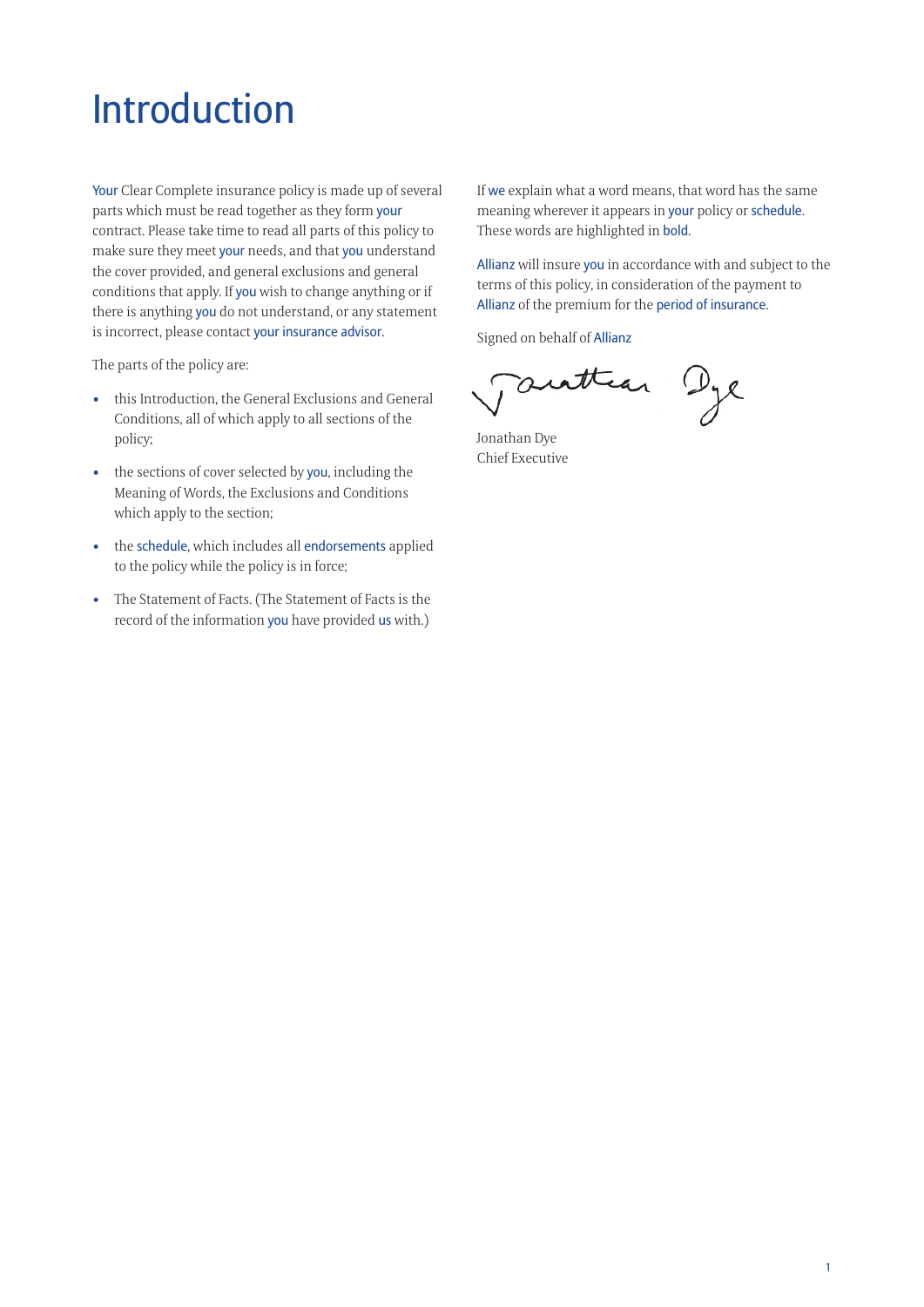## How your cover works

We will insure you within the conditions of your policy for those sections named in the schedule for any insured Event which takes place during the period of insurance.

Your policy ends at midnight on the last day of each period of insurance.

## Changes to your circumstances

Please tell your insurance advisor at your first opportunity if there are any changes to your circumstances which could affect your insurance.

Please refer to General Condition 13 on page 24 of this policy, where you will find a list of changes that you must tell us about.

If your circumstances change and you do not tell us, you may find that you are not covered if you need to make a claim.

## How to make a claim

- 1 Check your schedule and this policy which give details of what is covered and what is not covered.
- 2 Follow the General Conditions on page 22 of this policy.
- 3 Please ring our Household Claims Centre on 0344 893 9539 at your first opportunity to notify your claim.
- 4 You can make temporary repairs to prevent further loss or damage. However, until you have discussed your claim with us we are unable to confirm that the loss or damage is covered by your policy. You should keep a copy of the invoices relating to the temporary repairs as they may form part of your claim. It would be helpful if you could take photographs of the damage. We must have the chance to inspect the damage before you carry out permanent repairs.
- 5 If someone is holding you responsible for damage to their property or for *injury* to them, please tell us at your first opportunity and give us full written details. If you receive any correspondence in relation to the claim, do not respond directly to it, please forward it on to us. (This could include any claim form, summons to appear in court or other legal document.) Do not admit you are responsible.
- 6 Any permanent repairs made by our approved suppliers are guaranteed.

If you have any questions. please contact your insurance advisor.

## Legal helpline –Lawphone

Your policy includes access to Lawphone to give advice, 24 hours a day, 365 days a year, on any personal legal matter. The advice you get from Lawphone will always be according to the laws of Great Britain and Northern Ireland. We may record the calls for your and our mutual protection and our training purposes.

### Lawphone: 0370 241 4140

When you call Lawphone, quote the policy reference 36512. You will then be asked for a brief summary of the problem and these details will be passed on to an advisor who will return your call.

## Glass Replacement

(This service is only available if you have taken out Buildings cover.)

Broken glass is dangerous and in some circumstances can be a major security risk. Allianz have negotiated a special arrangement for you with one of Britain's leading glass replacement specialists, Glassolutions.

Glassolutions will bill  $us$  direct  $-$  you pay nothing except the policy excess.

The service is available 24 hours a day, 365 days a year. Telephone FREE 0800 474747.

Address: Waterlands, Meadows Road, Brookfields Park, Manvers, Rotherham, S63 5DJ

# Financial Services Compensation Scheme

If Allianz is unable to meet its liabilities you may be entitled to compensation under the Financial Services Compensation Scheme (FSCS). Further information about compensation scheme arrangements is available at www.fscs.org.uk, by emailing enquiries@fscs.org.uk or by phoning the FSCS on 0800 678 1100 or 0207 741 4100.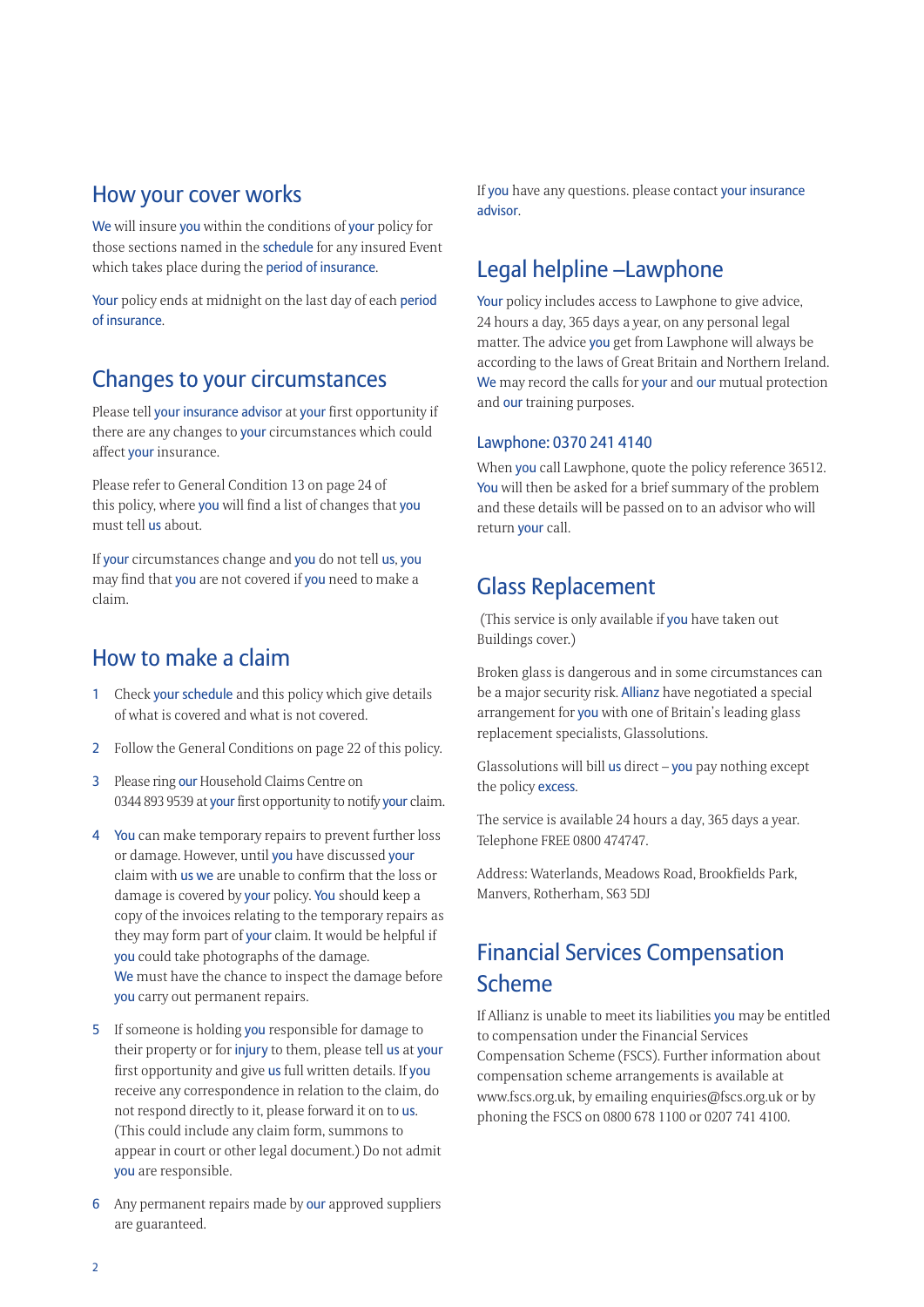## What to do if you are not satisfied

We will make every effort to give you an excellent service. However, if our service falls below the standard you expect, and you wish to make a complaint, please follow the procedure on page 24 of this policy.

# Renewing your policy

If you pay your premium by instalment, when your policy is due for renewal, we will renew it for you automatically. This saves you the worry of remembering to contact us prior to the renewal date. We will write to you before the policy expires with full details of your next year's premium and any changes to policy conditions.

If you do not want to renew this policy, please let us know before your renewal date so we don't take payment. If you inform us after that time charges may apply, please see General Conditions 6 and 7 in your policy booklet for details. Should we decide that we will not renew your policy we will notify you in writing 14 days prior to the renewal date.

The automatic renewal process only applies if the premium is paid by the Allianz Premium Instalment Plan.

Adequate home insurance cover is essential in protecting your property and the contents inside it against many unexpected events such as flood, subsidence, theft or storm. Individual insurers will form their own view on what is an acceptable risk to them and this may affect your ability to obtain cover with another insurer. Please make sure that you have arranged adequate alternative insurance before allowing this policy to expire.

# Protecting your home and belongings

We offer the following hints on precautions worth taking.

## Fire Prevention

Check your electrical equipment regularly. Make sure that you use the correct fuses and do not overload the circuits. Ask for the help of a qualified electrician if you are in doubt.

If you leave your home for more than 24 hours, switch off the electricity at the mains or unplug all appliances. (You may need to keep the refrigerator, freezer or heating systems in use.) Always unplug non-essential electrical appliances before you go to bed at night, especially electric blankets and television sets.

Fires often happen in kitchens. You can put out chip pan fires by shutting out the air. Cover the pan with a lid or thick damp cloth. Do not use water. Remember safety first. Call the emergency services.

## Flood

- 1 Gather essential items together either upstairs or in a high place.
- 2 Fill jugs and saucepans with clean water.
- 3 Move your family and pets upstairs, or to a high place with a means of escape.
- 4 Turn off gas, electricity and water supplies when floodwater is about to enter your home if safe to do so.
- 5 DO NOT touch sources of electricity when standing in floodwater.
- 6 Keep listening to local radio for updates or call Floodline 0345 988 1188.
- 7 Floodwater can rise quickly, stay calm and reassure those around you. Call 999 if you are in danger.
- 8 Avoid walking or driving through floodwater.
- 9 Keep children and vulnerable people away from floodwater.
- 10 Wash your hands thoroughly if you touch floodwater.

## Water Damage

- 1 Lag exposed water pipes and tanks in the roof area.
- 2 Turn off the water and drain the system if you leave your home without heat in winter.
- 3 If pipes freeze despite your precautions, thaw them out slowly using hot water bottles. Never use a blowlamp.

If you would like information on anything mentioned above or anything affecting this policy, contact your insurance advisor, who will be happy to give all possible help.

## **Security**

- 1 Never leave keys in the lock (other than for ease of exit at night), hanging inside a letterbox or hidden outside the home.
- 2 When upstairs, avoid leaving doors and windows open downstairs.
- 3 Don't leave small valuables, money, handbags, wallets and purses where they can be easily seen from outside.
- 4 If you go out in the evening, leave a light on in a living room or bedroom. Leaving an outside or landing light on is not sufficient, the home must look lived in.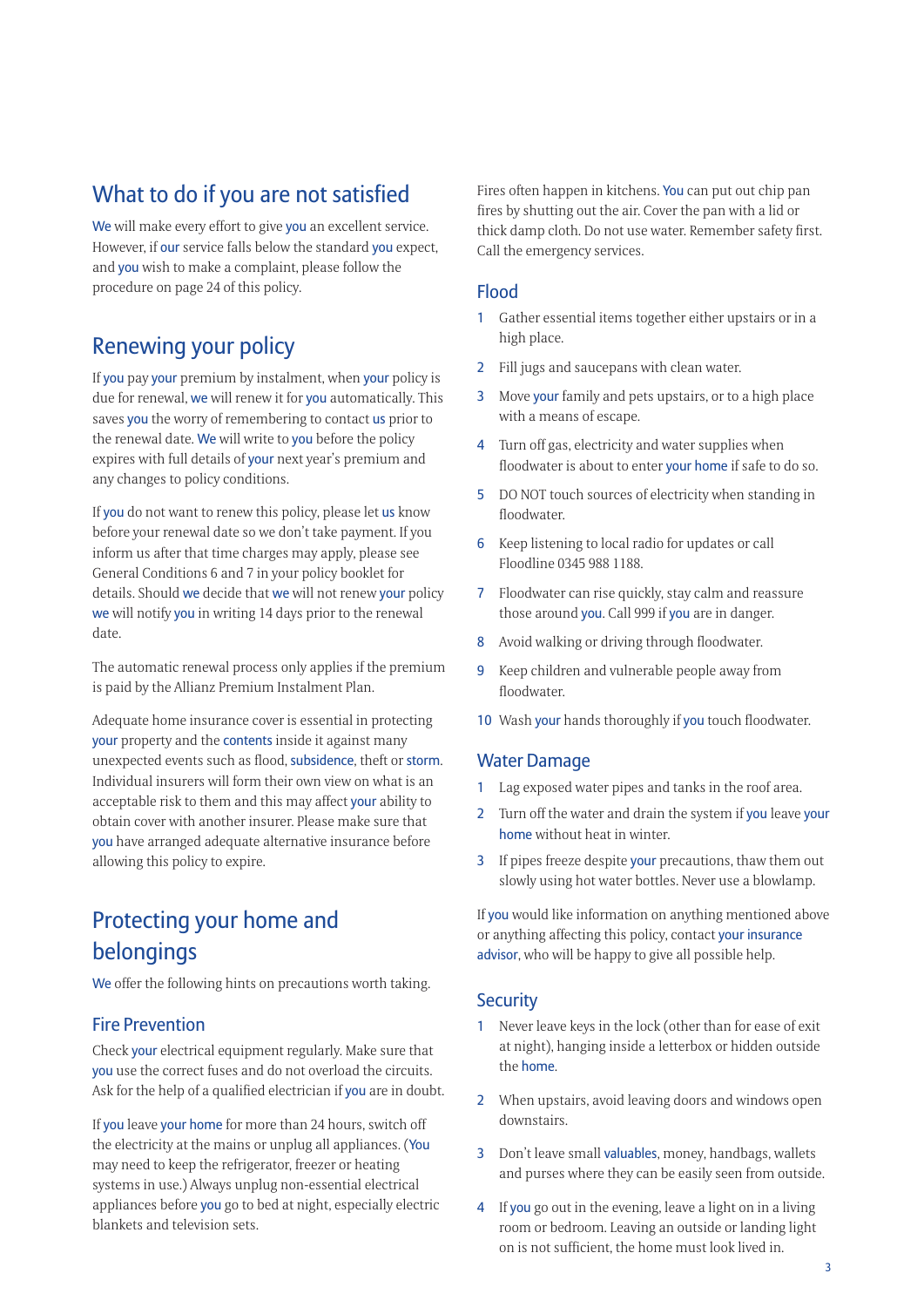- 5 Never leave ladders or tools lying around, these will encourage rather than deter an opportunist thief.
- 6 Close and lock all garages, sheds and other outbuildings.
- 7 Join a local Neighbourhood Watch Scheme or consider starting one in your area.
- 8 Don't let strangers into your home unless they give you official proof of their identity. If you are suspicious, telephone the company concerned for verification while your caller waits outside behind the locked front door.
- 9 Remember to cancel milk and newspaper deliveries before you go on holiday and ask a trusted neighbour to keep an eye on your home and leave a spare key with them.
- 10 Keep a record of your possessions, for example, the serial numbers of televisions and video recorders, and use a security marker which writes in invisible ink to mark your postcode and house number (this ink can only be read under ultraviolet light). Retain copies in a safe location.
- 11 Keep receipts, obtain valuations and take photographs of jewellery and any other valuable or unusual items. Photographs are an enormous help to the police for identifying stolen property and returning it to the rightful owner.

### Safes

Safes offer an additional level of protection for your valuables against thieves. A safe should be carefully chosen taking into consideration the value of the items intended to be locked within, where it is to be located within your property and any future purchases of valuables that you may make. Safes are normally awarded a 'cash rating' which indicates the maximum level of cash that should be held within. The cash rating will be based on the safe's ability to withstand fire and attack. For most safes, the awarded cash rating can be multiplied by ten in order to find the equivalent valuables limit e.g. Cash rating  $£1,000 =$ Valuables rating  $£10,000$ . A safe supplier will be able to advise you on the type of safe that is best for your needs.

Further information on protecting your home can be found on the following Home Office websites: www.crimereduction.homeoffice.gov.uk/cpghs.pdf and www.homeoffice.gov.uk/secureyourhome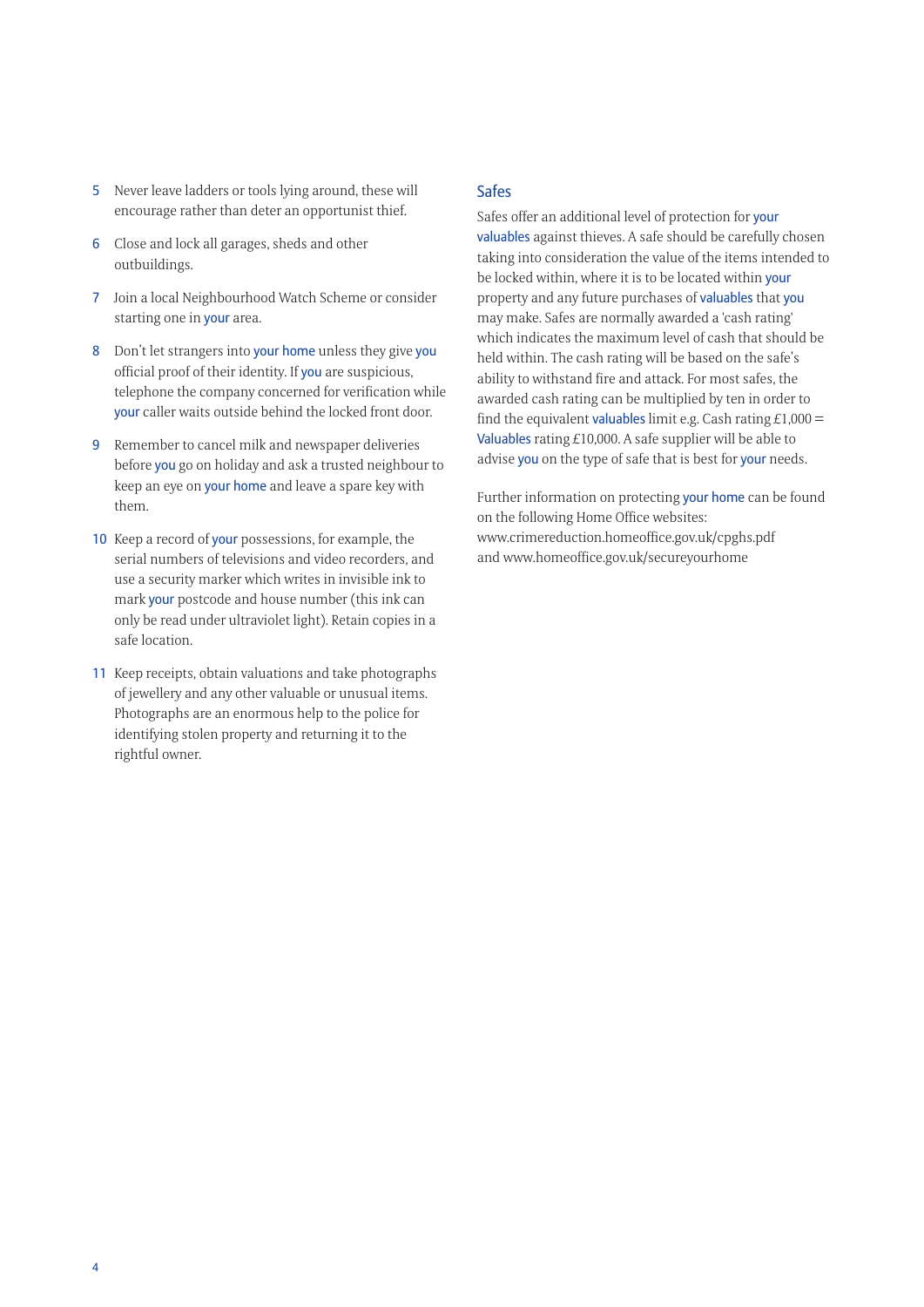# **Buildings**

# The meaning of words

If we explain what a word means, that word has the same meaning wherever it appears in your policy or schedule. These words are highlighted in bold.

Accidental damage – Damage caused suddenly and by unexpected means. This definition does not include damage caused by wear and tear, anything that happens gradually or faulty design or faulty materials.

Allianz, we, our, us – Allianz Insurance plc.

Buildings – The structure of your home and the following if they form part of your home and belong to you or are your responsibility.

- domestic outbuildings;
- garages that form part of your residence;
- fixtures and fittings in or on the buildings;
- swimming pools, permanently fitted hot tubs;
- tennis hard courts;
- terraces, drives and footpaths;
- boundary and garden walls, gates, fences and hedges;
- permanently fitted laminated, wooden effect vinyl or lino floor coverings that could not reasonably be removed and re-used;
- solar panels, wind turbines;
- fixed statues and garden ornaments;
- built in gas and electric cookers and meters.

Endorsement – Changes to the terms and conditions of your policy which will be shown in your schedule.

Excess – The amount you have to pay if you make a claim. The excess amounts are shown in your schedule.

Dangerous animal – An animal defined as dangerous in the Animals Act 1971 or a dog of a type described in Section 1 of the Dangerous Dogs Act 1991.

Your home – The private residence and gardens at the address shown in the schedule and the land, domestic garages and outbuildings at the same residence.

Heave – Upward movement of the ground beneath the buildings as a result of the soil expanding.

Injury – Bodily injury, death, disease, illness or shock.

Insurance advisor – This is the person who you arranged your insurance with.

Landslip – Downward movement of sloping ground.

Period of Insurance – The period that you are covered as shown on your schedule.

Schedule – A printed document showing the sections of the policy you have chosen, the sums insured and any endorsements that apply to your policy.

Storm – Strong winds in excess of 47 knots (54 MPH) that may be accompanied by heavy rain, snow or sleet.

Subsidence – Downward movement of the ground beneath the buildings (other than by the action of made up ground settling or by structures bedding down within 10 years of construction).

Sum insured – The amount shown on your schedule as the most we will pay for claims resulting from one incident unless otherwise stated in this policy booklet or any endorsement.

You, your – The person named as the policyholder in the schedule, their partner and members of their family permanently living with them, during the period of insurance at the address shown in the schedule.

Unfurnished – Not having a bed, flooring, kitchen appliances and utensils to live there permanently.

Unoccupied – Not having been lived in for more than 60 days in a row.

Water table – The top level of underground water which has saturated the soil. The water table may rise or fall depending on the level of rain, sleet, snow, dew etc that filters in from upper levels of soil (unsaturated soil).

Aggravated damages – These are damages that are awarded when your behaviour or the circumstances of a case increase the injury to the other person because they are humiliated, distressed or embarrassed.

Liquidated damages – These are damages where the amount to be paid for failing to keep to the terms of a contract has been agreed by the people involved in the contract, at the time the contract was made.

Punitive or exemplary damages – These are damages that are awarded to punish you as well as compensate the other person if you did anything deliberately.

Multiplying compensatory damages – In some areas of the world the amount of money awarded as compensation is sometimes multiplied two, three or more times to act as a punishment to you.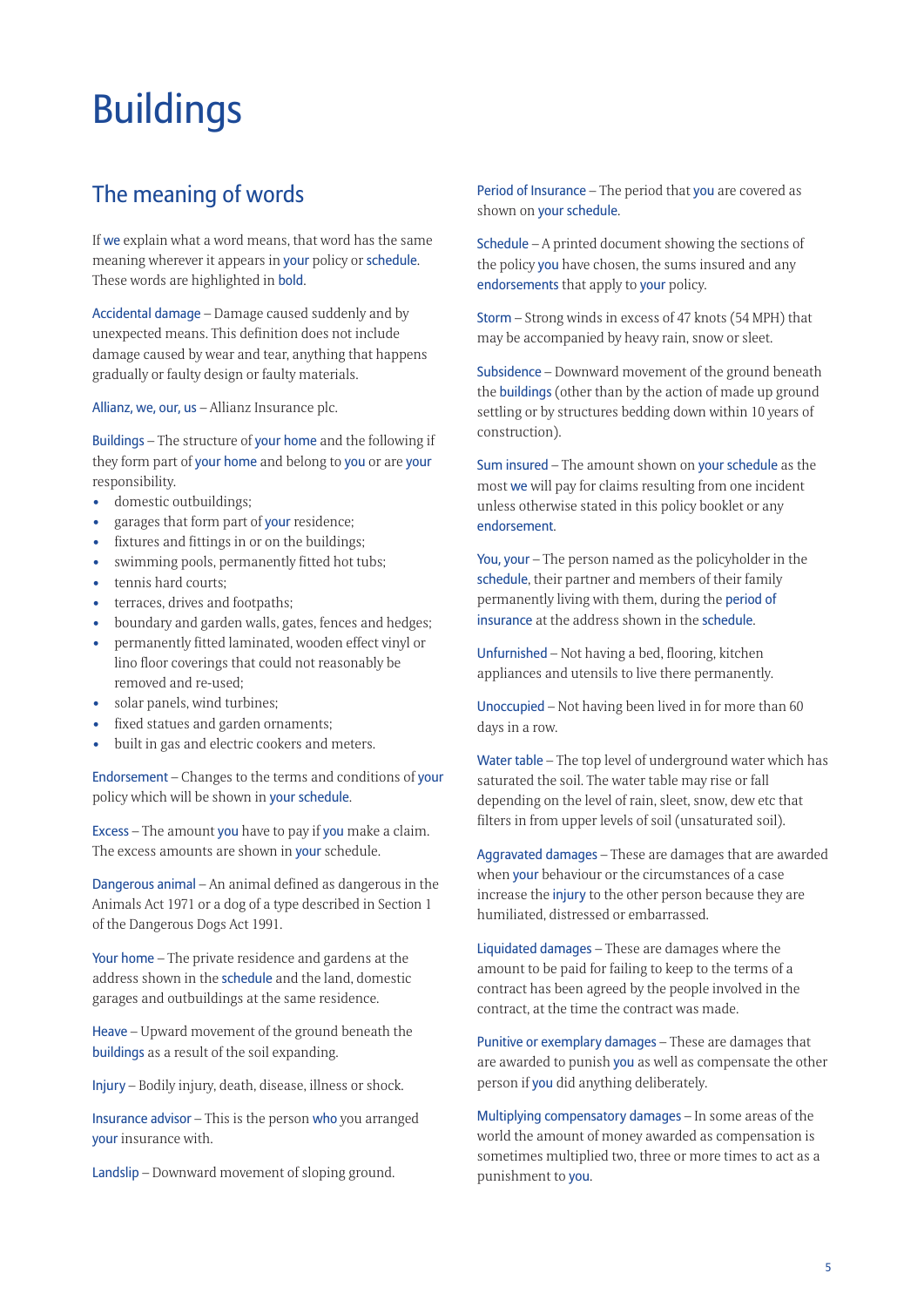| What is covered                                                                                                                                                                                                       | What is not covered                                                                                                                                                                                                                                                                                                                                                                                                                                           |
|-----------------------------------------------------------------------------------------------------------------------------------------------------------------------------------------------------------------------|---------------------------------------------------------------------------------------------------------------------------------------------------------------------------------------------------------------------------------------------------------------------------------------------------------------------------------------------------------------------------------------------------------------------------------------------------------------|
| Your policy covers loss of or damage to your buildings caused by<br>the following Events.                                                                                                                             | The total of the compulsory and voluntary excess figures (as shown<br>in your policy schedule) for each insured Event other than Events<br>15a and 15b.                                                                                                                                                                                                                                                                                                       |
| Events                                                                                                                                                                                                                | Loss, damage, injury or liability shown in the General Exclusions.                                                                                                                                                                                                                                                                                                                                                                                            |
| Fire, lightning, explosion, earthquake; and<br>1<br>a<br>Smoke.<br>b                                                                                                                                                  | Anything which happens gradually.<br>Loss or damage caused by scorching, melting or warping unless<br>accompanied by flames.                                                                                                                                                                                                                                                                                                                                  |
| 2 Aircraft and other flying devices or articles dropped from them.                                                                                                                                                    |                                                                                                                                                                                                                                                                                                                                                                                                                                                               |
| 3 The buildings being hit by:<br>a vehicles and articles dropped from them;<br>animals; or<br>b<br>falling trees or branches.<br>C                                                                                    | Loss or damage caused by felling or lopping trees.                                                                                                                                                                                                                                                                                                                                                                                                            |
| 4 Theft or attempted theft.                                                                                                                                                                                           | Loss or damage caused after your home has been left unfurnished<br>or unoccupied.<br>Any theft or attempted theft to solar panels or wind turbines unless<br>securely mounted in a non-accessible position.<br>Loss or damage that you do not report to the police at your first<br>opportunity.<br>Loss or damage resulting from theft or attempted theft by you.                                                                                            |
| Malicious damage.<br>5                                                                                                                                                                                                | Loss or damage caused after your home has been left unfurnished<br>or unoccupied.<br>Loss or damage caused by you.                                                                                                                                                                                                                                                                                                                                            |
| a Water escaping from water tanks, fish tanks, apparatus or<br>6<br>pipes or fixed heating installations.<br><b>b</b> Freezing water in water tanks, apparatus or pipes or fixed<br>heating installations.            | Loss or damage caused after your home has been left unfurnished<br>or unoccupied.<br>Loss or damage caused by the failure or lack of appropriate sealant<br>and/or grout.<br>Loss or damage caused by subsidence, heave or landslip that results<br>from water escaping.<br>The cost to repair your water tanks, fish tanks, apparatus or pipes or<br>fixed heating installations unless the damage was caused by frost or<br>freezing.                       |
| Storm or flood.                                                                                                                                                                                                       | Loss or damage caused by a weather event that does not meet the<br>definition of storm as set out in the meaning of words.<br>Loss or damage caused by frost.<br>Loss or damage to fences, gates or hedges.<br>Loss or damage to cellars and basements due to a rise in the<br>water table.<br>Anything which happens gradually.<br>Loss or damage caused by water escaping from water tanks, fish<br>tanks, apparatus, pipes or fixed heating installations. |
| Riot, civil commotion, strikes or labour disturbances.<br>8                                                                                                                                                           |                                                                                                                                                                                                                                                                                                                                                                                                                                                               |
| Oil leaking from a domestic heating installation at your home.<br>9<br>a<br>Television, satellite and radio receiving aerials, aerial fittings,<br>b<br>solar panels, wind turbines and masts breaking or collapsing. |                                                                                                                                                                                                                                                                                                                                                                                                                                                               |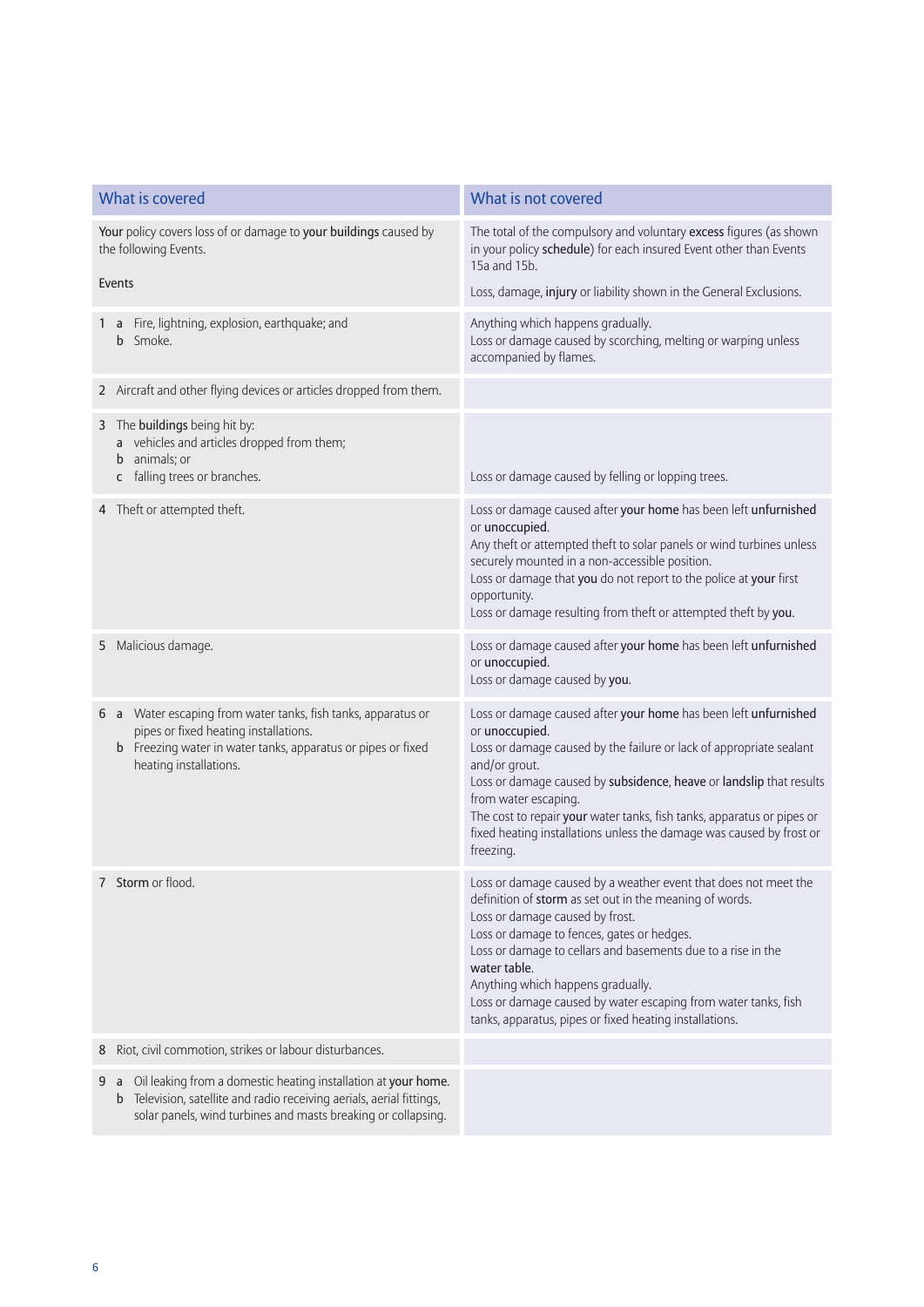| What is covered                                                                                                                                                                                                                                                                                                    | What is not covered                                                                                                                                                                                                                                                                                                                                                                                                                                                                                                                                                                                                                                                                                                                                                                                                                                                                                                                                                                                                                                                                                                                                          |
|--------------------------------------------------------------------------------------------------------------------------------------------------------------------------------------------------------------------------------------------------------------------------------------------------------------------|--------------------------------------------------------------------------------------------------------------------------------------------------------------------------------------------------------------------------------------------------------------------------------------------------------------------------------------------------------------------------------------------------------------------------------------------------------------------------------------------------------------------------------------------------------------------------------------------------------------------------------------------------------------------------------------------------------------------------------------------------------------------------------------------------------------------------------------------------------------------------------------------------------------------------------------------------------------------------------------------------------------------------------------------------------------------------------------------------------------------------------------------------------------|
| 10 Subsidence or heave of the site on which the buildings stand,<br>or landslip.                                                                                                                                                                                                                                   | Damage caused to swimming pools, tennis hard courts, terraces,<br>drives, footpaths, walls, gates or fences unless your home, its<br>domestic outbuildings or garages are damaged by the same cause<br>at the same time.                                                                                                                                                                                                                                                                                                                                                                                                                                                                                                                                                                                                                                                                                                                                                                                                                                                                                                                                     |
|                                                                                                                                                                                                                                                                                                                    | Landslip caused by the coast being worn away.                                                                                                                                                                                                                                                                                                                                                                                                                                                                                                                                                                                                                                                                                                                                                                                                                                                                                                                                                                                                                                                                                                                |
|                                                                                                                                                                                                                                                                                                                    | Destruction or damage to or resulting from solid floor slabs moving<br>unless the foundations beneath the outside walls of the building are<br>damaged by the same cause at the same time.                                                                                                                                                                                                                                                                                                                                                                                                                                                                                                                                                                                                                                                                                                                                                                                                                                                                                                                                                                   |
|                                                                                                                                                                                                                                                                                                                    | Damage within 10 years of construction caused by structures<br>bedding down or made-up ground settling.                                                                                                                                                                                                                                                                                                                                                                                                                                                                                                                                                                                                                                                                                                                                                                                                                                                                                                                                                                                                                                                      |
| 11 Accidental loss or damage                                                                                                                                                                                                                                                                                       | The exclusions that apply to Events 1 to 10 on page 6 also apply to<br>Event 11.<br>Loss or damage caused by wear and tear.<br>Loss or damage caused by the action of made up ground settling or<br>by structures bedding down within 10 years of construction.<br>Loss or damage caused by rot, mildew, rust, corrosion, insects,<br>woodworm, rats, mice, squirrels, owls, birds, foxes, bats, badgers,<br>repair or renovation.<br>Loss or damage caused by electronic, electrical or mechanical<br>breakdown or failure.<br>Loss or damage caused by faulty design, plan, specification,<br>materials or workmanship.<br>Loss or damage which happens gradually, or loss of value.<br>Loss or damage caused by frost.<br>Loss or damage caused to hot tubs whilst being installed or moved.<br>Loss or damage caused by chewing, scratching, fouling or tearing by<br>dangerous animals if they are owned by you.<br>Damage caused by water escaping from water tanks, fish tanks,<br>apparatus, pipes or fixed heating installations.<br>Loss or damage caused by the escape of water from guttering,<br>rainwater downpipes, roof valleys and gullies. |
| We will also insure you for the following:                                                                                                                                                                                                                                                                         |                                                                                                                                                                                                                                                                                                                                                                                                                                                                                                                                                                                                                                                                                                                                                                                                                                                                                                                                                                                                                                                                                                                                                              |
| 12 Mains services<br>We will pay the costs which you are responsible for, to repair<br>accidental damage to underground water, gas, sewer and drain<br>pipes, underground electricity and telephone cables which reach<br>from the buildings to the public supply, and septic tanks.                               | Damage caused to pitch fibre pipes as a result of pressure applied to<br>them by the weight of soil or other covering materials.<br>De-lamination (separation of layers) of pitch fibre pipes.                                                                                                                                                                                                                                                                                                                                                                                                                                                                                                                                                                                                                                                                                                                                                                                                                                                                                                                                                               |
| 13 Glass and sanitary fittings<br>Accidental breakage of all fixed glass including double glazing<br>and fixed sanitary fittings which you are responsible for.                                                                                                                                                    | Loss or damage caused after your home has been left unfurnished<br>or unoccupied.                                                                                                                                                                                                                                                                                                                                                                                                                                                                                                                                                                                                                                                                                                                                                                                                                                                                                                                                                                                                                                                                            |
| 14 Alternative Accommodation and Loss of Rent<br>Any rent you pay, including up to two years ground rent or other<br>expenses for comparable accommodation for you and your<br>domestic pets if the buildings cannot be lived in because of an<br>insured event, but only for the time needed to repair your home. | Any amount over 25% of the sum insured by this section, as shown<br>in your schedule.                                                                                                                                                                                                                                                                                                                                                                                                                                                                                                                                                                                                                                                                                                                                                                                                                                                                                                                                                                                                                                                                        |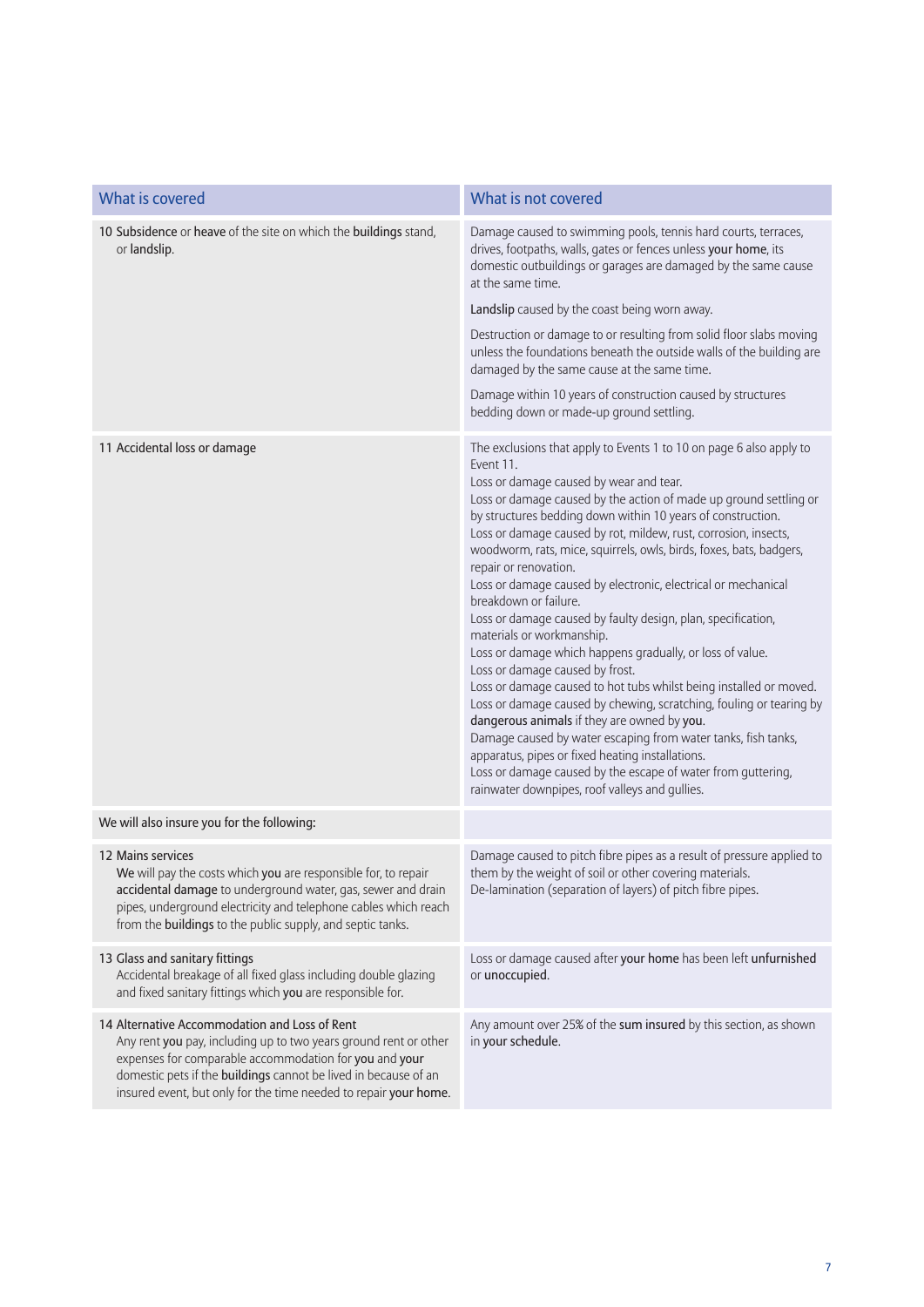| What is covered                                                                                                                                                                                                                                                                                                                                                                                                                                                                                                                                                                                                                                                                                                                                                                                                                                                                                                                                                                                                                                                                                                    | What is not covered                                                                                                                                                                                                                                                                                                                                                                                                                                                                                                                                                                                                                                                                                                                                                                                                                                                                                                                                                                                                                                                                               |
|--------------------------------------------------------------------------------------------------------------------------------------------------------------------------------------------------------------------------------------------------------------------------------------------------------------------------------------------------------------------------------------------------------------------------------------------------------------------------------------------------------------------------------------------------------------------------------------------------------------------------------------------------------------------------------------------------------------------------------------------------------------------------------------------------------------------------------------------------------------------------------------------------------------------------------------------------------------------------------------------------------------------------------------------------------------------------------------------------------------------|---------------------------------------------------------------------------------------------------------------------------------------------------------------------------------------------------------------------------------------------------------------------------------------------------------------------------------------------------------------------------------------------------------------------------------------------------------------------------------------------------------------------------------------------------------------------------------------------------------------------------------------------------------------------------------------------------------------------------------------------------------------------------------------------------------------------------------------------------------------------------------------------------------------------------------------------------------------------------------------------------------------------------------------------------------------------------------------------------|
| 15a Liability because you are owner of the home<br>We will pay all amounts you legally have to pay as:<br>• compensation and claimant's costs and expenses; and<br>legal costs and expenses you pay with our written permission<br>in connection with defending any claim;<br>arising from accidental:<br>injury to any person;<br>ii loss of or damage to property.<br>If you die, your personal representative will have the benefit of this<br>section for any liability you have that is covered by this section.<br>15b Defective Premises<br>We will pay any amounts you are liable for under Section 3 of<br>the Defective Premises Act 1972 or Section 5 of the Defective<br>Premises (Northern Ireland) Order 1975;<br>arising from accidental:<br>injury to any person.<br>$\mathsf{I}$<br>loss or damage to property happening during the period of<br>Ϊİ.<br>insurance.<br>If the Buildings section of this policy is cancelled or expires,<br>this cover shall continue for a period of seven years, in respect<br>of the buildings insured under this section before such<br>cancellation or expiry. | 1 Any amount over £2,000,000 for all compensation and claimant's<br>costs and expenses for any one claim or series of claims arising<br>out of any one Event.<br>2 Liability you have under any agreement unless you would have<br>the same liability if the agreement did not exist.<br>3 Liability for loss of or damage to any property belonging to you or<br>in your charge or control.<br>4 Liability for loss or damage caused by or arising out of:<br>a) any passenger lift which you are responsible for maintaining;<br>b) you owning any land or building other than your home.<br>5 Liability which is insured by or would be insured by any other<br>policy if this section did not exist.<br>6 Liability arising directly or indirectly out of your job, business,<br>trade or profession.<br>7 Liability if you are injured.<br>8 Liability for fines, penalties or liquidated damages or aggravated,<br>punitive or exemplary damages or any damages resulting from<br>multiplying compensatory damages.<br>9 Loss, damage, injury or liability shown in the General Exclusions. |
| 16 Trace and Access<br>If the buildings are damaged by Events 6a or 9a of this section,<br>we will pay the reasonable and necessary cost of finding the<br>source of the leak including the making good of any damage<br>caused during the search.                                                                                                                                                                                                                                                                                                                                                                                                                                                                                                                                                                                                                                                                                                                                                                                                                                                                 | Any amount over £7,500.                                                                                                                                                                                                                                                                                                                                                                                                                                                                                                                                                                                                                                                                                                                                                                                                                                                                                                                                                                                                                                                                           |
| 17 Emergency Entry<br>Loss or damage to your home caused by the attendance of a<br>member of the emergency services due to an emergency, or<br>perceived emergency, involving you.                                                                                                                                                                                                                                                                                                                                                                                                                                                                                                                                                                                                                                                                                                                                                                                                                                                                                                                                 |                                                                                                                                                                                                                                                                                                                                                                                                                                                                                                                                                                                                                                                                                                                                                                                                                                                                                                                                                                                                                                                                                                   |
| 18 Loss or theft of keys<br>We will pay the cost of replacing locks and keys to outside doors<br>and windows and alarm systems within your buildings if the<br>keys are stolen or accidentally lost.                                                                                                                                                                                                                                                                                                                                                                                                                                                                                                                                                                                                                                                                                                                                                                                                                                                                                                               |                                                                                                                                                                                                                                                                                                                                                                                                                                                                                                                                                                                                                                                                                                                                                                                                                                                                                                                                                                                                                                                                                                   |
| 19 Blockage of pipes<br>We will pay the costs to clear blockages from pipes and drains<br>that you are responsible for, that provide services to or from your<br>home.                                                                                                                                                                                                                                                                                                                                                                                                                                                                                                                                                                                                                                                                                                                                                                                                                                                                                                                                             | Any amount over £500.<br>Loss or damage caused after your home has been left unfurnished<br>or unoccupied.                                                                                                                                                                                                                                                                                                                                                                                                                                                                                                                                                                                                                                                                                                                                                                                                                                                                                                                                                                                        |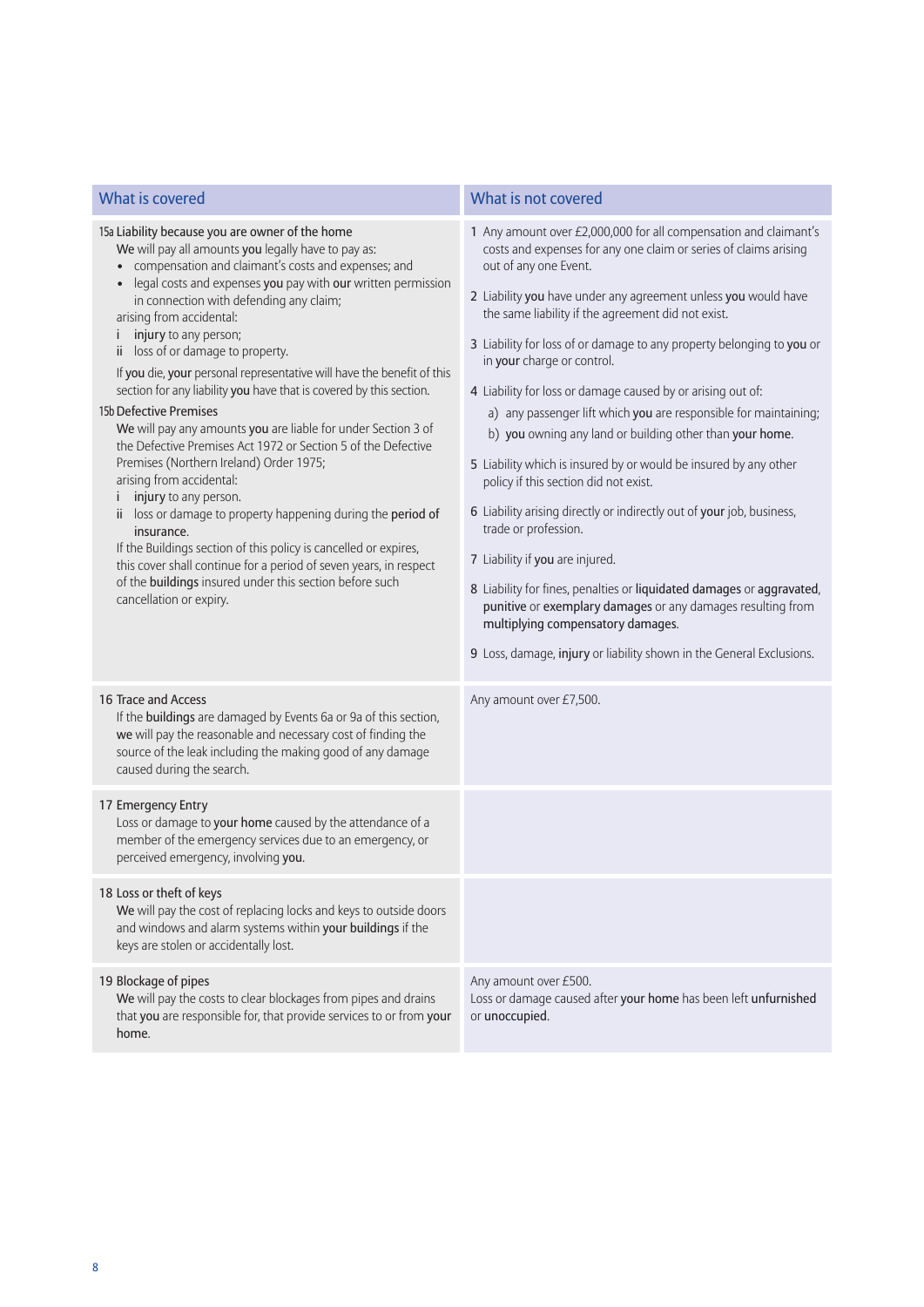## How we settle claims

(See also General Exclusions and General Conditions)

The amount we will pay for loss of or damage to the buildings will be the cost of the following:

a Repairing or replacing the damaged items without taking off an amount for wear and tear or loss of value, as long as the sum insured will cover the full rebuilding cost.

If the sum insured will not cover the full rebuilding cost, the amount we will pay will be the cost of repairs or replacement less an amount for wear and tear.

If the repair or replacement is not carried out, the amount we will pay will be the loss of value resulting from the loss or damage but not more than what it would have cost to repair or replace the item if this had been carried out straight away.

- b Demolishing, removing debris, shoring up or propping up parts of the buildings.
- c Architects', surveyors', legal and other fees for estimates, plans, specifications, quantities, tenders and supervision.

Where we agree that any of the above need to be appointed and you arrange your own, we will not pay more than the fees authorised under the scales of the Royal Institute of British Architects, the schedule of professional charges of the Royal Institution of Chartered Surveyors and the Law Society.

We will not pay any costs you incur for preparing and submitting a claim.

d Any extra costs to keep to building or other regulations or within the by-laws of any local authority but only for damaged parts of the buildings.

This does not include any extra costs you pay after notice has been served on you.

e We reserve the right to take ownership of an item or items once we have paid a claim following their loss or damage beyond repair, but no item or items may be abandoned to us.

Any permanent repairs made by our approved suppliers are guaranteed.

## Selling your home

When you sell your home the person who buys it will be covered by the buildings insurance in this section, as long as they have no other insurance in force. This will apply up to the date the sale is completed.

## Matching sets and suites

We will treat an individual item of a matching set of articles or suite of furniture or sanitary fittings or other bathroom fittings as a single item.

We will also pay you for the other pieces of the set or suite which are not damaged if a replacement for the damaged item which matches the existing set or suite is not available.

# Sum insured

The sum insured chosen by you must be enough to pay for the full cost of rebuilding and take account of the expenses and fees mentioned in b, c and d on page 8.

We will not pay more than the sum insured for loss or damage to the buildings by any of the Events 1 to 13 and 17.

# Index linking

Where your buildings sum insured is a figure other than £1,000,000, as shown by your policy schedule, this sum insured will change each month in accordance with the House Rebuilding Cost Index published by the Building Cost Information Service of the Royal Institution of Chartered Surveyors (or some other suitable index we decide upon).

We will not charge extra premiums on any index linking adjustments during the period of insurance. We will work out the renewal premium on the sum insured which applies on the first day of the renewal month.

If you claim for loss or damage, we will continue to make the monthly index linking adjustments between the date of the loss or damage and the date when the loss or damage is repaired or replaced for up to one year.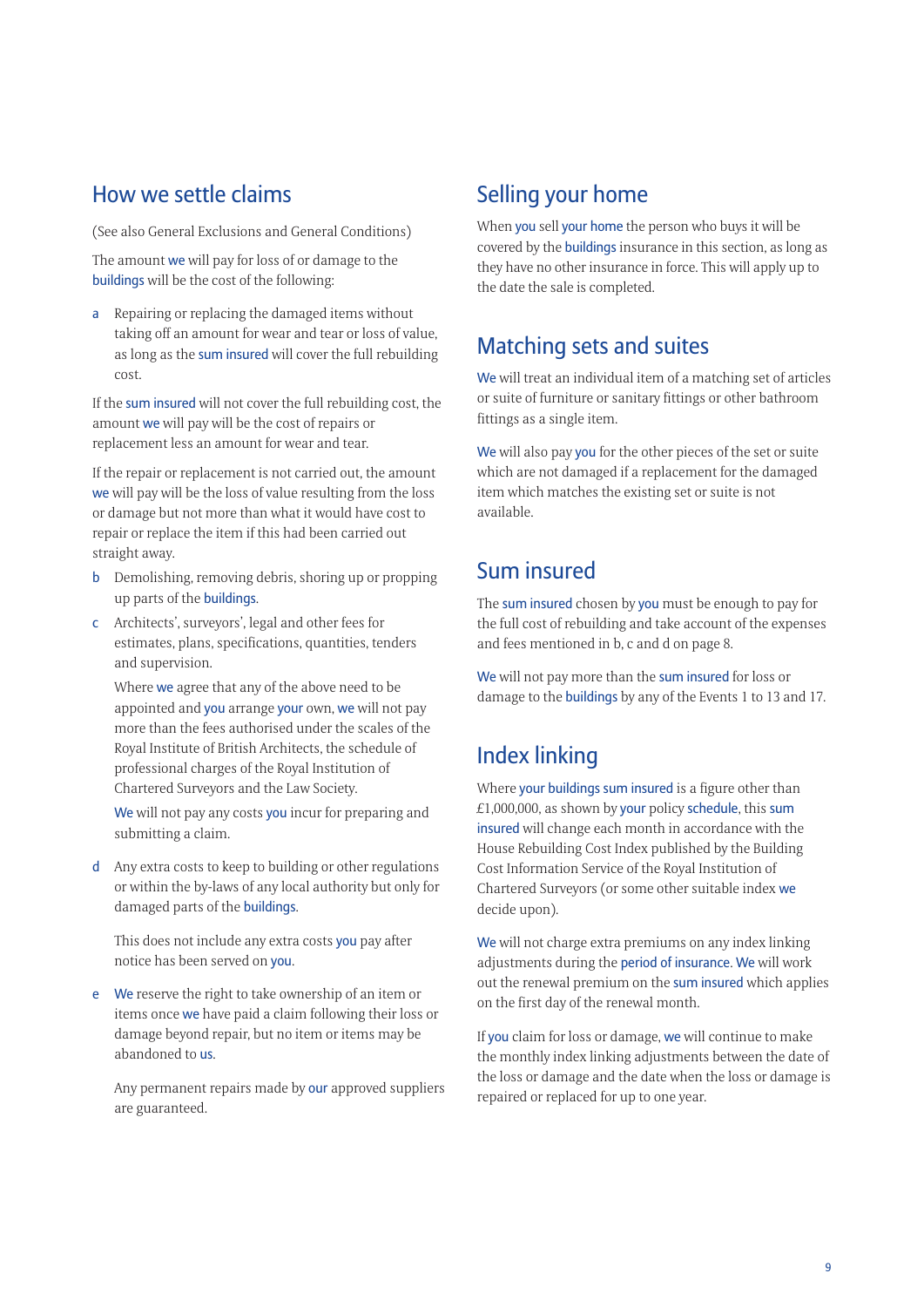# **Contents**

# The meaning of words

If we explain what a word means, that word has the same meaning wherever it appears in your policy or schedule. These words are highlighted in bold.

Accidental damage – Damage caused suddenly and by unexpected means. This definition does not include damage caused by wear and tear, anything that happens gradually or faulty design or faulty materials.

Allianz, we, our, us – Allianz Insurance plc.

Contents – Household goods and personal belongings which you own or are responsible for. This includes:

- fixtures and fittings other than landlord's fixtures and fittings;
- television, satellite and radio receiving aerials, aerial fittings and masts fixed to your home;
- freestanding gas and electric cookers;
- valuables (covered up to 40% of the contents sum insured for all valuables and 20% for a single item or collection, unless otherwise specified on your schedule) – jewellery, gold and silver articles (including plated articles), watches, gemstones, clocks, furs, pictures, sculptures, other works of art and collections of stamps, medals and coins;
- office equipment computers, external hard drives, memory sticks, software, printers, fax machines, photocopiers, typewriters, tele-communications equipment and office furniture used in connection with your business or job but not worth more than £10,000 in total. You must be responsible for insuring the office equipment;
- laminated, wooden effect vinyl or lino floor coverings that could reasonably be removed and re-used;
- carpets;
- portable hot tubs.

Dangerous animal – An animal defined as dangerous in the Animals Act 1971 or a dog of a type described in Section 1 of the Dangerous Dogs Act 1991.

Endorsement – Changes to the terms and conditions of your policy which will be shown in your schedule.

Excess – The amount you have to pay if you make a claim. The excess amounts are shown in your schedule.

Heave – Upward movement of the ground beneath the buildings as a result of the soil expanding.

Injury – Bodily injury, death, disease, illness or shock.

Insurance advisor – This is the person who you arranged your insurance with.

Landslip – Downward movement of sloping ground.

Money – Cash, bank or currency notes, cheques, postal or money orders, postage stamps, National Savings stamps and certificates, travellers' cheques, gift vouchers (subject to proof of purchase or ownership), premium bonds, luncheon vouchers, credit, cash or cheque cards, season tickets and travel tickets which you own or are responsible for that is used for social or domestic purposes

Period of Insurance – The period that you are covered as shown on your schedule.

Residential care home – An establishment providing both residential accommodation and care facilities for those in need of 24-hour care.

Schedule – A printed document showing the sections of the policy you have chosen, the sums insured and any endorsements that apply to your policy.

Storm – Strong winds in excess of 47 knots (54 MPH) that may be accompanied by heavy rain, snow or sleet.

Subsidence – Downward movement of the ground beneath the buildings (other than by the action of made up ground settling or by structures bedding down within 10 years of construction).

Sum insured – The amount shown on your schedule as the most we will pay for claims resulting from one incident unless otherwise stated in this policy booklet or any endorsement.

Unfurnished – Not having a bed, flooring, kitchen appliances and utensils to live there permanently.

Unoccupied – Not having been lived in for more than 60 days in a row.

Your home – The private residence and gardens at the address shown in the schedule and the land, domestic garages and outbuildings at the same residence.

You, your – The person named as the policyholder in the schedule, their partner and members of their family permanently living with them, during the period of insurance at the address shown in the schedule.

Water table – The top level of underground water which has saturated the soil. The water table may rise or fall depending on the level of rain, sleet, snow, dew etc that filters in from upper levels of soil (unsaturated soil).

#### Contents does not include:

- contents insured under any other policy;
- money (except the cover provided under Event 27);
- securities (financial certificates such as shares and bonds), certificates and documents (except those covered under Event 23);
- mechanically propelled or assisted vehicles (which includes adults' and children's motor vehicles, adults' and children's motor cycles, quad bikes, trikes and go-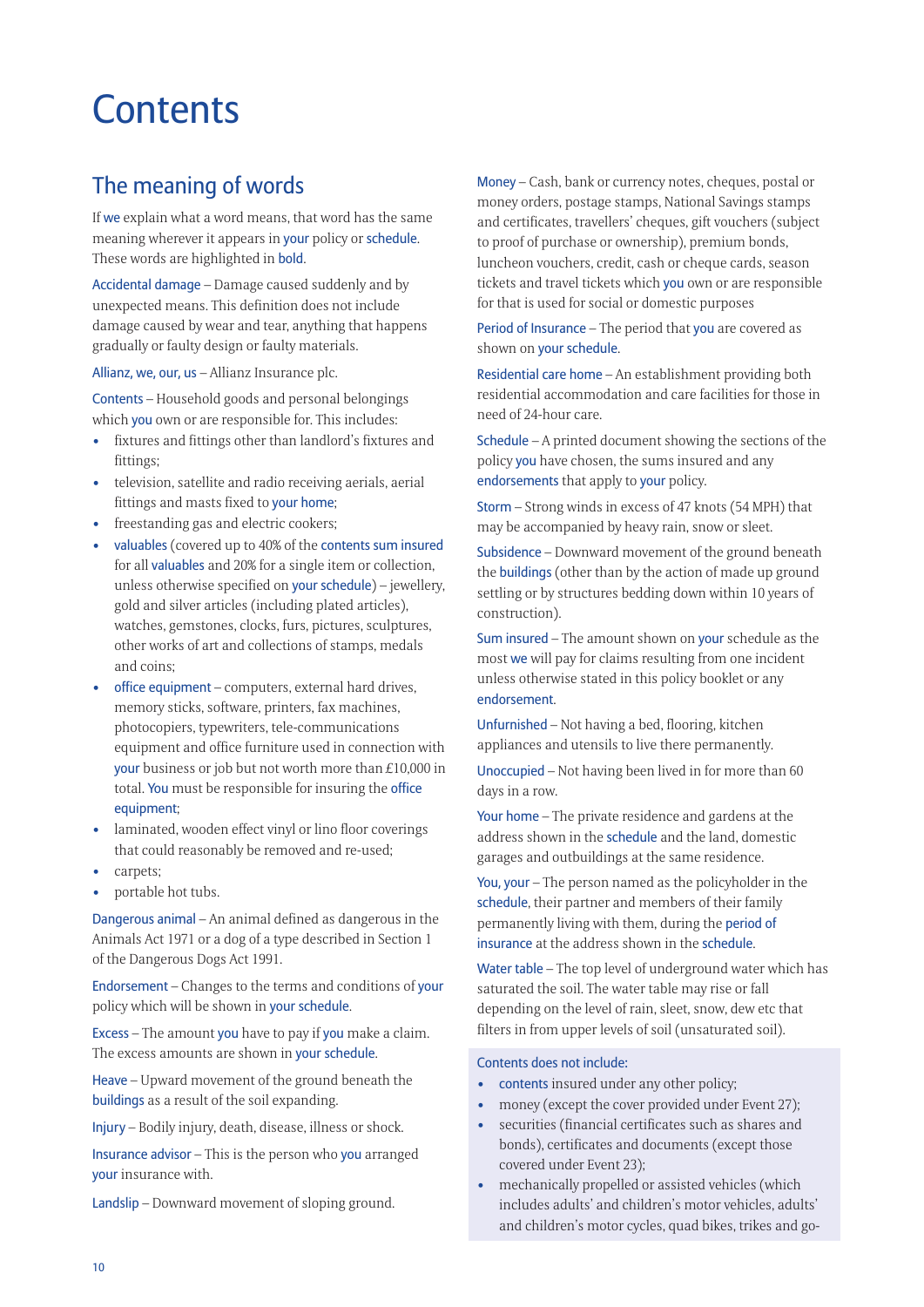karts) or their parts and accessories, but not including gardening machinery or wheelchairs; • caravans and trailers or their parts and accessories; • aircraft, hovercraft and watercraft (which includes sailboards, surfboards and models) or their parts and accessories; • lottery tickets and raffle tickets; • laminated, wooden effect or vinyl floor coverings that could not reasonably be removed and re-used; • animals; • any part of the structure of your home, central heating system, ceiling, wallpaper or similar (except those covered under Event 35c Tenant's liability); • contents which you own or use at any time for business, professional or trade purposes, (except for office equipment). Liquidated damages – These are damages where the amount to be paid for failing to keep to the terms of a contract has been agreed by the people involved in the contract, at the time the contract was made. Punitive or exemplary damages – These are damages that are awarded to punish you as well as compensate the other person if you did anything deliberately. Aggravated damages – These are damages that are awarded when your behaviour or the circumstances of a case increase the *injury* to the other person because they are humiliated, distressed or embarrassed. Multiplying compensatory damages – In some areas of the world the amount of money awarded as compensation is sometimes multiplied two, three or more times to act as a punishment to you. What is covered What is not covered Your policy covers loss of or damage to your contents caused by the following Events. Events The total of the compulsory and voluntary excess figures (as shown in your policy schedule) for each insured Event other than Events 24, 35a, 35b, 35c, 35d and 35e. Loss, damage, injury or liability shown in the General Exclusions. 1 a Fire, lightning, explosion, earthquake; and b Smoke. Anything which happens gradually. Loss or damage caused by scorching, melting or warping unless accompanied by flames. 2 Aircraft and other flying objects or articles dropped from them. 3 The contents being hit by: a vehicles; b animals; or c falling trees or branches. Loss or damage caused by felling or lopping trees. 4 Theft or attempted theft. Any amount over 15% of the sum insured under this section for loss or damage to the contents (excluding portable hot tubs) caused by theft or attempted theft from outbuildings and garages forming part of your home. Loss or damage caused after your home has been left unfurnished or unoccupied. Loss or damage that you do not report to the police at your first opportunity. Loss or damage caused by theft or attempted theft from any vehicle that is not occupied unless all windows and sunroofs are securely closed and all doors and the boot are locked. Contents must be completely hidden within the vehicle in a glove compartment, locked luggage compartment or locked boot and the vehicle must be parked within the boundaries of your home. Any amount over £1,000 for theft or attempted theft from any vehicle that is not occupied and is parked within the boundaries of your home. Loss or damage resulting from theft or attempted theft by you. 5 Malicious damage. Loss or damage caused after your home has been left unfurnished or unoccupied. Loss or damage caused by you. Loss or damage arising from the malicious erasure, distortion or misfiling of any computer software, data or files unless the buildings or contents are damaged by the same cause at the same time.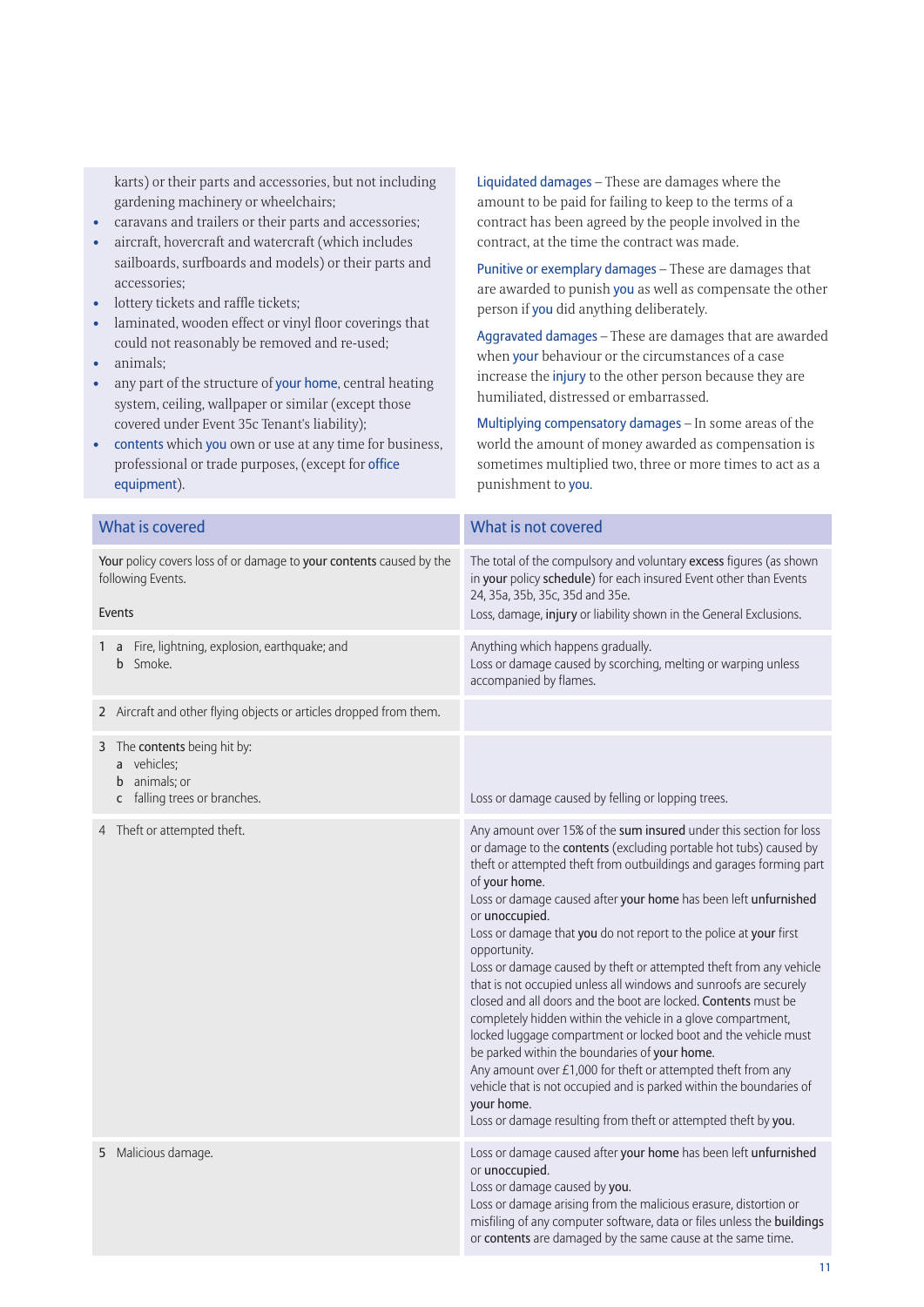| What is covered                                                                                                                                                                                                          | What is not covered                                                                                                                                                                                                                                                                                                                                                                                                                                                                                                                                                                                                                                                                                                                                                                                                                                                                                                                                                                                                                                                                                                                                                                                                                                                                                                                                                                                                                                                                                                                                                                                                                                                                                                                                                                  |
|--------------------------------------------------------------------------------------------------------------------------------------------------------------------------------------------------------------------------|--------------------------------------------------------------------------------------------------------------------------------------------------------------------------------------------------------------------------------------------------------------------------------------------------------------------------------------------------------------------------------------------------------------------------------------------------------------------------------------------------------------------------------------------------------------------------------------------------------------------------------------------------------------------------------------------------------------------------------------------------------------------------------------------------------------------------------------------------------------------------------------------------------------------------------------------------------------------------------------------------------------------------------------------------------------------------------------------------------------------------------------------------------------------------------------------------------------------------------------------------------------------------------------------------------------------------------------------------------------------------------------------------------------------------------------------------------------------------------------------------------------------------------------------------------------------------------------------------------------------------------------------------------------------------------------------------------------------------------------------------------------------------------------|
| 6 Water escaping from water tanks, fish tanks, apparatus or pipes<br>or fixed heating installations.                                                                                                                     | Loss or damage caused after your home has been left unfurnished<br>or unoccupied.<br>Loss of metered water.<br>Loss or damage caused by the failure or lack of appropriate sealant<br>and/or grout.<br>The cost to repair your water tanks, fish tanks, apparatus or pipes or<br>fixed heating installations.                                                                                                                                                                                                                                                                                                                                                                                                                                                                                                                                                                                                                                                                                                                                                                                                                                                                                                                                                                                                                                                                                                                                                                                                                                                                                                                                                                                                                                                                        |
| 7 Storm or flood.                                                                                                                                                                                                        | Loss or damage caused by a weather event that does not meet the<br>definition of storm as set out in the meaning of words.<br>Loss or damage caused by frost.<br>Loss or damage in cellars and basements due to a rise in the<br>water table.<br>Anything which happens gradually.<br>Loss or damage caused by water escaping from water tanks, fish<br>tanks, apparatus, pipes or fixed heating installations.                                                                                                                                                                                                                                                                                                                                                                                                                                                                                                                                                                                                                                                                                                                                                                                                                                                                                                                                                                                                                                                                                                                                                                                                                                                                                                                                                                      |
| Riot, civil commotion, strikes or labour disturbances.<br>8                                                                                                                                                              |                                                                                                                                                                                                                                                                                                                                                                                                                                                                                                                                                                                                                                                                                                                                                                                                                                                                                                                                                                                                                                                                                                                                                                                                                                                                                                                                                                                                                                                                                                                                                                                                                                                                                                                                                                                      |
| Oil leaking from any fixed heating installation at your home.<br>9<br>a<br><b>b</b> Television, satellite and radio receiving aerials, aerial fittings,<br>solar panels, wind turbines and masts breaking or collapsing. | Damage caused to the installation.<br>Loss of oil.                                                                                                                                                                                                                                                                                                                                                                                                                                                                                                                                                                                                                                                                                                                                                                                                                                                                                                                                                                                                                                                                                                                                                                                                                                                                                                                                                                                                                                                                                                                                                                                                                                                                                                                                   |
| 10 Subsidence or heave of the site on which your home stands,<br>or landslip.                                                                                                                                            | Landslip caused by the coast being worn away.<br>Destruction or damage to or resulting from solid floor slabs moving<br>unless the foundations beneath the outside walls of the building<br>are damaged by the same cause at the same time.<br>Damage within 10 years of construction caused by structures<br>bedding down or made-up ground settling.                                                                                                                                                                                                                                                                                                                                                                                                                                                                                                                                                                                                                                                                                                                                                                                                                                                                                                                                                                                                                                                                                                                                                                                                                                                                                                                                                                                                                               |
| 11 Accidental damage                                                                                                                                                                                                     | The exclusions that apply to Events 1 to 10 on pages 11 and 12 also<br>apply to Event 11.<br>• Contents not inside your home.<br>• Contact lenses.<br>Contents insured under Event 27 and Event 28.<br>Loss or damage caused by the action of made up ground settling<br>or by structures bedding down within 10 years of construction.<br>Loss or damage caused by wear and tear other than loss of or<br>$\bullet$<br>damage to any item resulting from wear and tear to a clasp,<br>setting or other fastening, carrier or container.<br>• Loss or damage caused by rot, mildew, rust, corrosion, insects,<br>woodworm, rats, mice, squirrels, owls, birds, foxes, bats, badgers,<br>repair or renovation.<br>• Loss or damage caused by electronic, electrical or mechanical<br>breakdown or failure.<br>Loss or damage to computer discs, software, flash drives,<br>memory sticks, records, cassettes, tapes or loss of recording.<br>• Loss or damage arising from the malicious erasure, distortion or<br>misfiling of any software, data or files.<br>• Loss or damage caused by faulty design, plan, specification,<br>materials or workmanship.<br>Loss or damage which happens gradually, or loss of value.<br>Loss or damage caused by overwinding and damage to the<br>$\bullet$<br>inside of watches or clocks.<br>Loss or damage caused by chewing, scratching, fouling or<br>tearing by dangerous animals if they are owned by you.<br>• Loss or damage to portable hot tubs whilst being installed or<br>moved<br>Damage caused by water escaping from water tanks, fish tanks,<br>$\bullet$<br>apparatus, pipes or fixed heating installations.<br>Loss or damage caused by the escape of water from guttering,<br>rainwater downpipes, roof valleys and gullies. |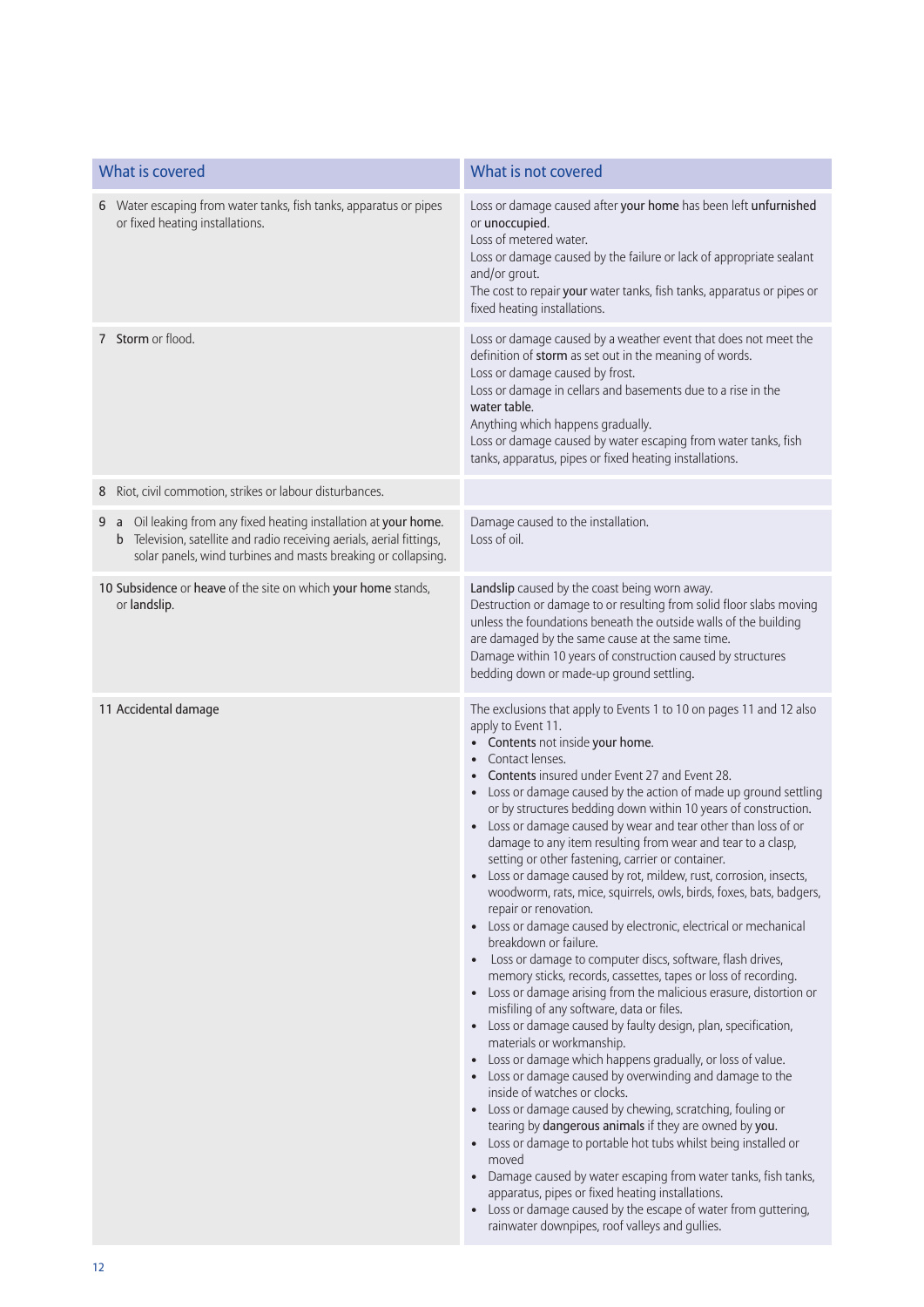| What is covered                                                                                                                                                                                                                                                                                                                                                                                                                                                                                                   | What is not covered                                                                                                                                                                                                                                                                                                                                                                                                                                                                                                                                                                                                         |
|-------------------------------------------------------------------------------------------------------------------------------------------------------------------------------------------------------------------------------------------------------------------------------------------------------------------------------------------------------------------------------------------------------------------------------------------------------------------------------------------------------------------|-----------------------------------------------------------------------------------------------------------------------------------------------------------------------------------------------------------------------------------------------------------------------------------------------------------------------------------------------------------------------------------------------------------------------------------------------------------------------------------------------------------------------------------------------------------------------------------------------------------------------------|
| We will also insure you for the following:                                                                                                                                                                                                                                                                                                                                                                                                                                                                        |                                                                                                                                                                                                                                                                                                                                                                                                                                                                                                                                                                                                                             |
| 12 Belongings you remove from your home<br>Contents temporarily moved from your home will be covered<br>against loss or damage resulting from Events 1 to 3 and 5 to 9.<br>Contents will also be covered against Event 4 if the theft is from:<br>• any bank or safe deposit box;<br>a private home in which somebody is living;<br>• any building where you are employed or carrying on a<br>business; or<br>any other building if force or violence is used to get into or<br>$\bullet$<br>out of the building. | Any amount over £5,000.<br>Contents you move to sell or exhibit, or contents kept in furniture<br>storage units (unless covered under Event 20).<br>Loss or damage caused by theft, storm or flood for contents not<br>within a building. Cash, bank and currency notes and stamps<br>(unless it is covered under Event 27).<br>Contents covered under Event 30.                                                                                                                                                                                                                                                            |
| 13 Property of resident domestic staff<br>We will pay for loss or damage caused by any of the events<br>insured by this section for clothing and personal belongings of<br>your domestic staff while in your home or in any private home,<br>boarding house, lodging house, hotel or inn in which your staff<br>are living with you.                                                                                                                                                                              | Cash, bank and currency notes and stamps.<br>Contents insured under any other policy.                                                                                                                                                                                                                                                                                                                                                                                                                                                                                                                                       |
| 14 Contents in the open<br>We will pay for loss or damage to contents by any of the Events 1<br>to 10 insured by this section if you leave them in the open within<br>the grounds of your home.                                                                                                                                                                                                                                                                                                                   | Any amount over £2,500 except for portable hot tubs (portable hot<br>tubs are covered up to their full amount).<br>Money and valuables.                                                                                                                                                                                                                                                                                                                                                                                                                                                                                     |
| 15 Plants<br>We will pay for loss or damage to trees, shrubs, hedges, bushes,<br>lawns and plants within the grounds of your home, caused by<br>any of the Events 1 to 10 insured by this section.                                                                                                                                                                                                                                                                                                                | Any amount over £2,500.<br>Loss or damage caused after your home has been left unfurnished<br>or unoccupied.<br>Damage caused by weight of snow.                                                                                                                                                                                                                                                                                                                                                                                                                                                                            |
| 16 Audio and Visual equipment<br>We will pay for accidental damage to television sets, DVD players,<br>video and DVD recorders and other audio equipment and home<br>computers in your home.                                                                                                                                                                                                                                                                                                                      | Items designed to be portable, including portable computers<br>mobile/smart/android/ phones, laptops, iPhones/iPads/iPods and<br>tablets.<br>Damage to discs, software, flash drives, memory sticks, records,<br>cassettes, tapes or loss of recording.<br>Loss or damage arising from the malicious erasure, distortion or<br>misfiling of any computer software, data or files.<br>Electronic, electrical or mechanical breakdown or failure.<br>Wear and tear.<br>Damage caused during repair, alteration or from an item being<br>operated incorrectly.<br>Damage caused by dangerous animals if they are owned by you. |
| 17 Downloaded Audio/Visual files<br>We will pay to replace legally downloaded audio/visual files lost<br>as a result of Events 1 to10 insured by this section.                                                                                                                                                                                                                                                                                                                                                    | Any amount over £1,000.<br>Loss or damage arising from the malicious erasure, distortion or<br>misfiling of any computer software, data or files unless the buildings<br>or contents are damaged by the same cause at the same time.                                                                                                                                                                                                                                                                                                                                                                                        |
| 18 Accidental breakage of mirrors or glass<br>We will pay for accidental breakage of mirrors, fixed glass in<br>furniture, cooking hobs and ovens doors while in your home.                                                                                                                                                                                                                                                                                                                                       | Loss or damage caused after your home has been left unfurnished<br>or unoccupied.<br>If no equivalent part is available the most we will pay is £250.                                                                                                                                                                                                                                                                                                                                                                                                                                                                       |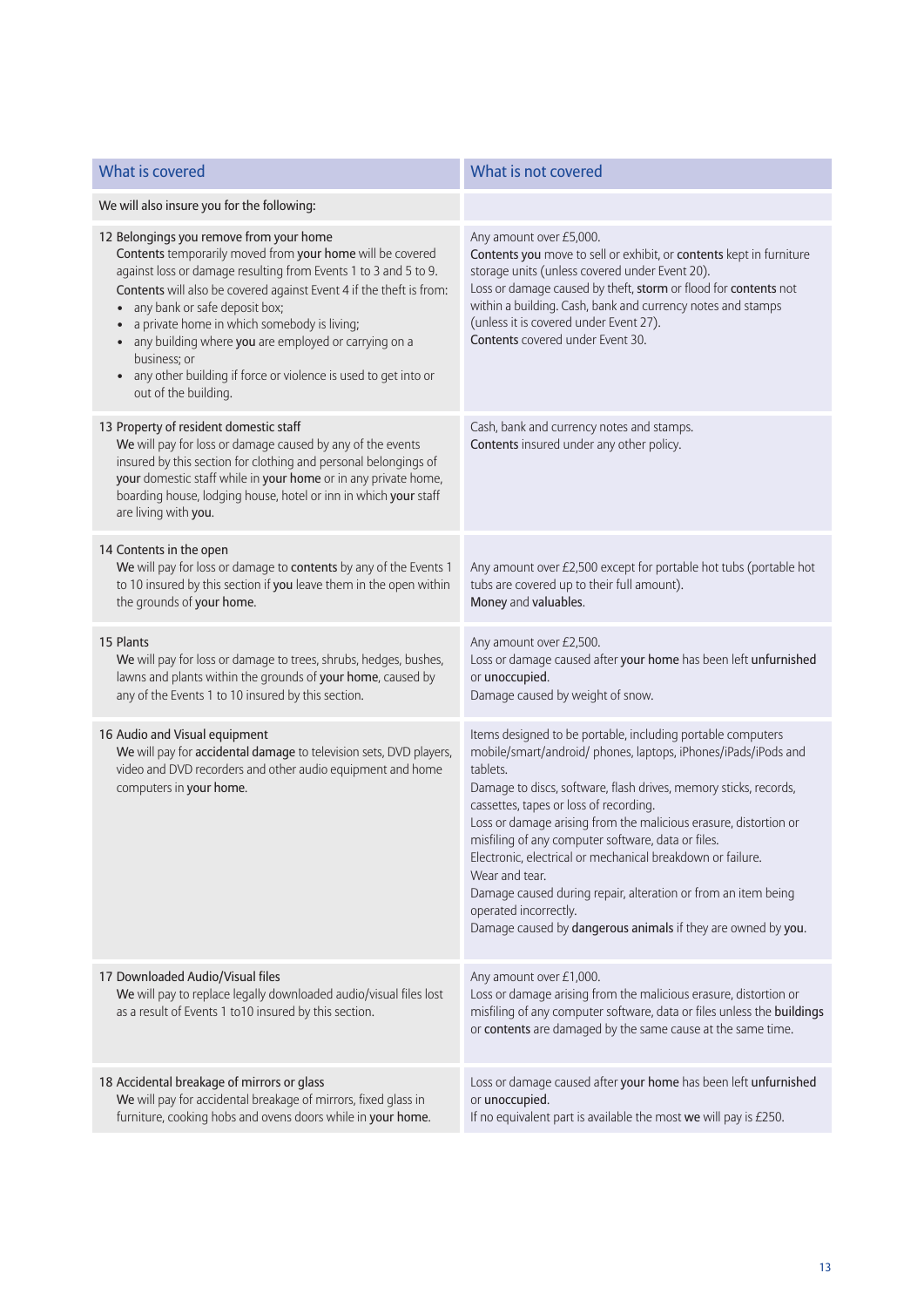| What is covered                                                                                                                                                                                                                                                                                                                                                                                   | What is not covered                                                                                                                                                                                                                                                                                                                       |
|---------------------------------------------------------------------------------------------------------------------------------------------------------------------------------------------------------------------------------------------------------------------------------------------------------------------------------------------------------------------------------------------------|-------------------------------------------------------------------------------------------------------------------------------------------------------------------------------------------------------------------------------------------------------------------------------------------------------------------------------------------|
| 19 Loss or theft of keys<br>We will pay the cost of replacing locks and keys to outside doors<br>and windows and to domestic safes and alarm systems within<br>your home if the keys are stolen or accidentally lost.                                                                                                                                                                             |                                                                                                                                                                                                                                                                                                                                           |
| 20 House removal<br>We will pay for accidental loss or accidental damage to<br>contents while:<br>a being moved by professional removal contractors to your<br>new home in Great Britain, Northern Ireland, the Isle of Man<br>or the Channel Islands; or<br><b>b</b> in temporary storage for up to seven days in a furniture<br>storage unit.                                                   | Loss or damage to valuables.<br>Loss or damage if you have taken out insurance with the<br>removal firm.<br>Cracking, scratching or breakage of china, glass or other brittle<br>articles unless they are packed by professional packers.<br>Loss or damage while contents are transported by sea.<br>Loss or damage to office equipment. |
| 21 Loss of oil and metered water<br>We will pay for loss of oil or metered water due to your domestic<br>water or fixed heating installations being damaged.                                                                                                                                                                                                                                      | Any amount over £2,500.                                                                                                                                                                                                                                                                                                                   |
| 22 Weddings, Civil Partnerships and Religious Festivals<br>We will automatically increase the contents sum insured by<br>10% for one month before and one month after the day of a<br>wedding, civil partnership or religious festival to cover presents<br>bought or received for that occasion providing this falls within<br>the period of insurance.                                          |                                                                                                                                                                                                                                                                                                                                           |
| 23 Deeds and documents<br>We will pay for loss or damage by Events 1 to 10 to documents<br>(other than money), which are your property, while they are in<br>your home or in a safe deposit, bank or solicitor's strongroom.                                                                                                                                                                      | Any amount over £2,500.                                                                                                                                                                                                                                                                                                                   |
| 24 Compensation for your death<br>We will pay £5,000 if you die as a result of violence from thieves<br>or fire that occurs within your home. Your death must happen<br>within three months of the incident.                                                                                                                                                                                      |                                                                                                                                                                                                                                                                                                                                           |
| 25 Counselling Victims<br>If you suffer emotional stress as a result of an Event insured by<br>this section, we will pay you the cost of any professional<br>counselling which is recommended by a qualified medical<br>practitioner and which we have approved before you receive<br>counselling.                                                                                                | Any amount over £1,500.                                                                                                                                                                                                                                                                                                                   |
| 26 Alternative Accommodation and Loss of Rent<br>Any rent you pay, including up to two years ground rent or other<br>expenses for comparable accommodation for you and your<br>domestic pets if your home cannot be lived in because of an<br>insured event, but only for the time needed to repair your home.<br>We will also pay for the necessary cost of temporarily storing the<br>contents. | Any amount over 25% of the sum insured as shown in your<br>schedule.                                                                                                                                                                                                                                                                      |
| 27 Money<br>We will pay for loss or damage to money.<br>This applies within Great Britain, Northern Ireland, the Channel<br>Islands, the Isle of Man, Europe, Mediterranean Coast and Islands,<br>Madeira and Canary Isles, and also while you are travelling<br>anywhere in the world for up to 60 days in any one year of<br>insurance.                                                         | Any amount over £750.<br>Loss of season tickets or travel tickets when the loss is paid for by the<br>authority who sold you the tickets.<br>The part of any season ticket which has been used.<br>Losses you do not report to the police at your first opportunity.<br>Any money that is not for social and domestic purposes.           |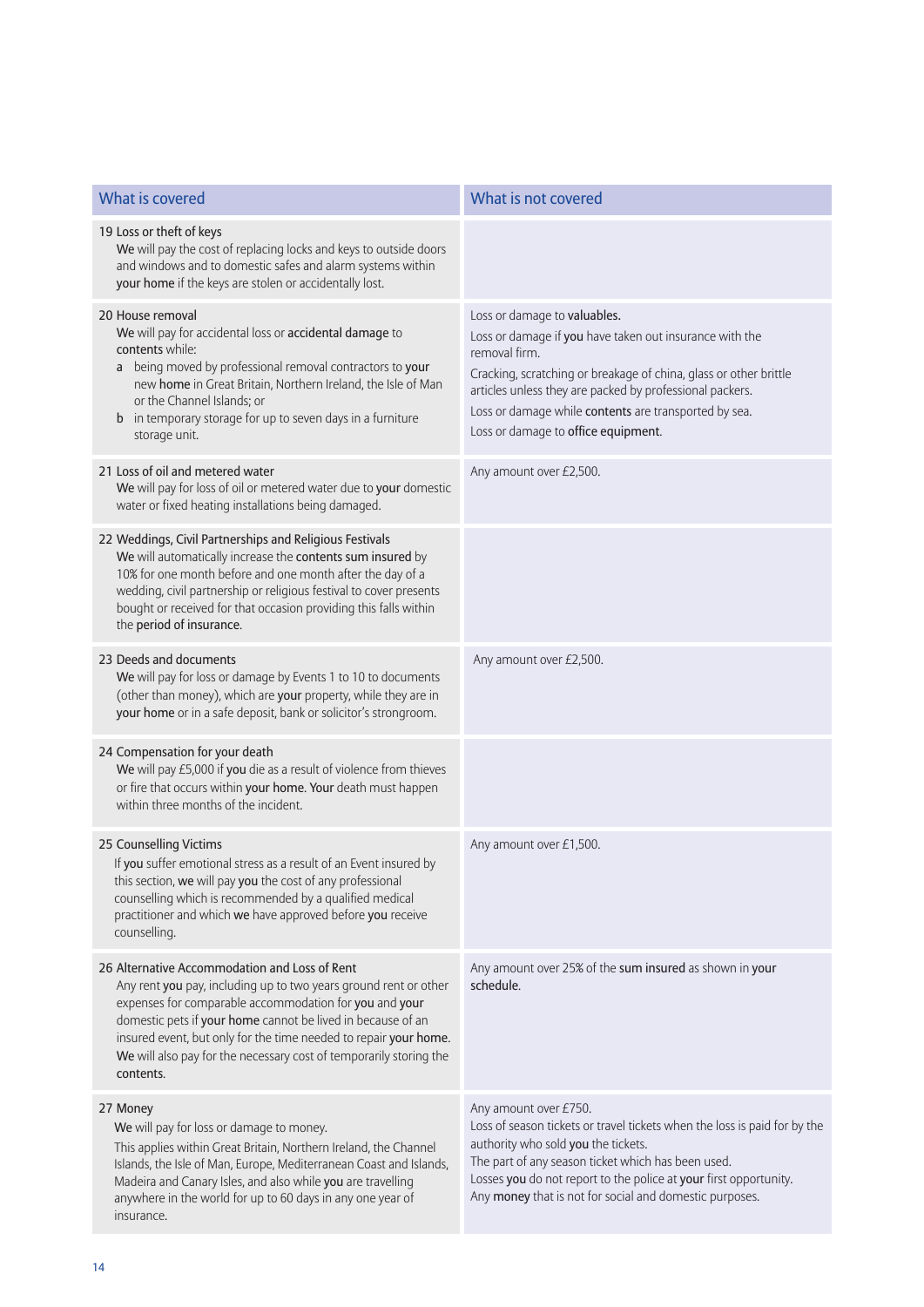| What is covered                                                                                                                                                                                                                                                                                                                                               | What is not covered                                                                                                                                                                                                                                                                                                                                     |
|---------------------------------------------------------------------------------------------------------------------------------------------------------------------------------------------------------------------------------------------------------------------------------------------------------------------------------------------------------------|---------------------------------------------------------------------------------------------------------------------------------------------------------------------------------------------------------------------------------------------------------------------------------------------------------------------------------------------------------|
| 28 Food in freezers<br>Loss of or damage to food in a freezer within your home caused<br>by a rise or fall in temperature or contamination by refrigerant or<br>refrigerant fumes.                                                                                                                                                                            | Loss or damage as a result of a deliberate act by you or the<br>electricity company.                                                                                                                                                                                                                                                                    |
| 29 Shopping<br>Loss of or damage to food and other goods while you are<br>transporting them from the shop where you bought them to<br>your home.                                                                                                                                                                                                              | Any amount over £250.<br>Loss or damage caused by theft or attempted theft from any vehicle<br>that is not occupied unless:<br>• all windows and sunroofs are securely closed and all doors and<br>the boot are locked;<br>• the shopping is completely hidden within the vehicle in a glove<br>compartment, locked luggage compartment or locked boot. |
| 30 Student's contents<br>Loss or damage resulting from Events 1 to 10 when you are<br>living away from home while attending college or university.                                                                                                                                                                                                            | Any amount over £5,000.<br>Any theft or attempted theft which does not involve force and<br>violence to get into or out of a building.                                                                                                                                                                                                                  |
| 31 Jury Service<br>We will pay up to £25 per day for any financial loss resulting<br>from you or your partner being called for jury service.                                                                                                                                                                                                                  | Any amount over £400.<br>Expenses that can be recovered from any other source.                                                                                                                                                                                                                                                                          |
| 32 Visitor's personal belongings<br>We will pay for loss or damage caused by Events 1 to 10 insured<br>by this section to your visitor's personal belongings whilst in<br>your home.                                                                                                                                                                          | Any amount over £2,500.<br>Items covered by other insurance.                                                                                                                                                                                                                                                                                            |
| 33 Transporting your wheelchair<br>We will pay the costs of transporting you and your wheelchair<br>(including powered chairs) to your home if the chair is:<br>• accidentally damaged and is unsafe or cannot be used; or<br>• lost or stolen.                                                                                                               | Any amount over £1,500.                                                                                                                                                                                                                                                                                                                                 |
| 34 Contents whilst in a Residential Care Home<br>Loss or damage resulting from Events 1 to 10 to the contents<br>belonging to a member of the family of the person named as the<br>policyholder in the schedule or of that person's partner which<br>the member has with him or her whilst he or she is living in a<br>nursing home or residential care home. | Any amount over £3,000.<br>Any theft or attempted theft which does not involve force and<br>violence to get into or out of a building.                                                                                                                                                                                                                  |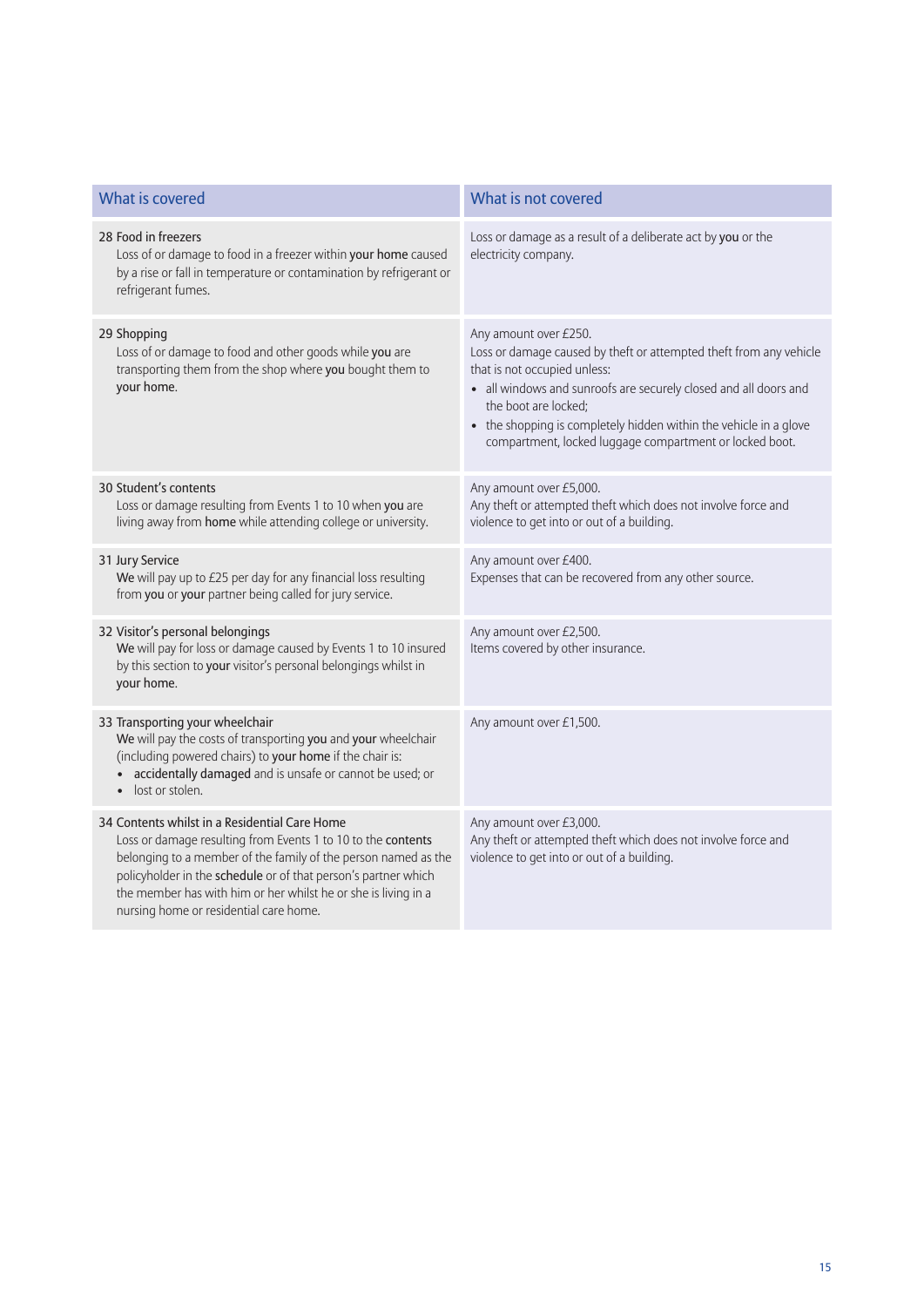35a Personal Liability and Liability because you live in the home We will pay all amounts you legally have to pay:

- as a private individual while in and away from your home;
- because you live in the home;
- whilst you live in the territories shown in General Exclusion 1 of this policy during any journey or temporary visit to any country in the world in which you do not own a property; in respect of:
	- compensation and claimant's costs and expenses; and
	- legal costs and expenses you pay with our written permission in connection with defending any claim; arising from accidental:
- i injury to any person;
- ii loss of or damage to property.

If you die, your personal representative will have the benefit of this section for any liability you have that is covered by this section.

## What is covered What is not covered

- 1 Any amount over £2,000,000 for all compensation and claimant's costs and expenses for any one claim or series of claims arising out of any one Event.
- 2 Liability you have under any agreement unless you would have the same liability if the agreement did not exist.
- 3 Liability which is insured by or would be insured by any other policy if this section did not exist.
- 4 Liability arising directly or indirectly out of your job, business, trade or profession.
- 5 Liability if you are injured.
- 6 Liability for fines, penalties or liquidated damages or aggravated, punitive or exemplary damages or any damages resulting from multiplying compensatory damages.
- 7 Liability for loss of or damage to any property belonging to you or in your charge or control unless this is covered under Event 35b.
- 8 Liability for injuring an employee arising as a result of you employing them under a contract of service or apprenticeship unless this is covered under Event 35d.
- 9 Liability for loss, damage or injury caused by or arising out of the following:
	- a You owning, possessing, or using (other than as a passenger):
		- any mechanically or wind propelled or assisted vehicle (other than a self-propelled golf trolley or a pedestriancontrolled or ride-on garden tool which is not licensed for road use and you do not need a certificate of insurance for). This also applies for a trailer attached to the vehicle;
		- aircraft including drones;
		- hovercraft or watercraft (other than any hand-propelled boat, pontoon, sailboard or surfboard or any boat hired to you for no more than 12 hours and which is under 18 feet long and cannot travel faster than 17 knots).
	- b You owning, possessing or using a dangerous animal or a specially-controlled dog, as described in the Dangerous Dogs Act 1991.
	- c Using any horse for hunting, racing or polo.
	- d Any passenger lift which you are responsible for maintaining.
	- e You being a tenant or living on any land or in any building other than your home, other than for Events 35b and 35c.

35b Temporary accommodation

Liability noted under Event 35 whilst you are living in temporary accommodation for no more than two months.

Exclusions shown under Event 35a.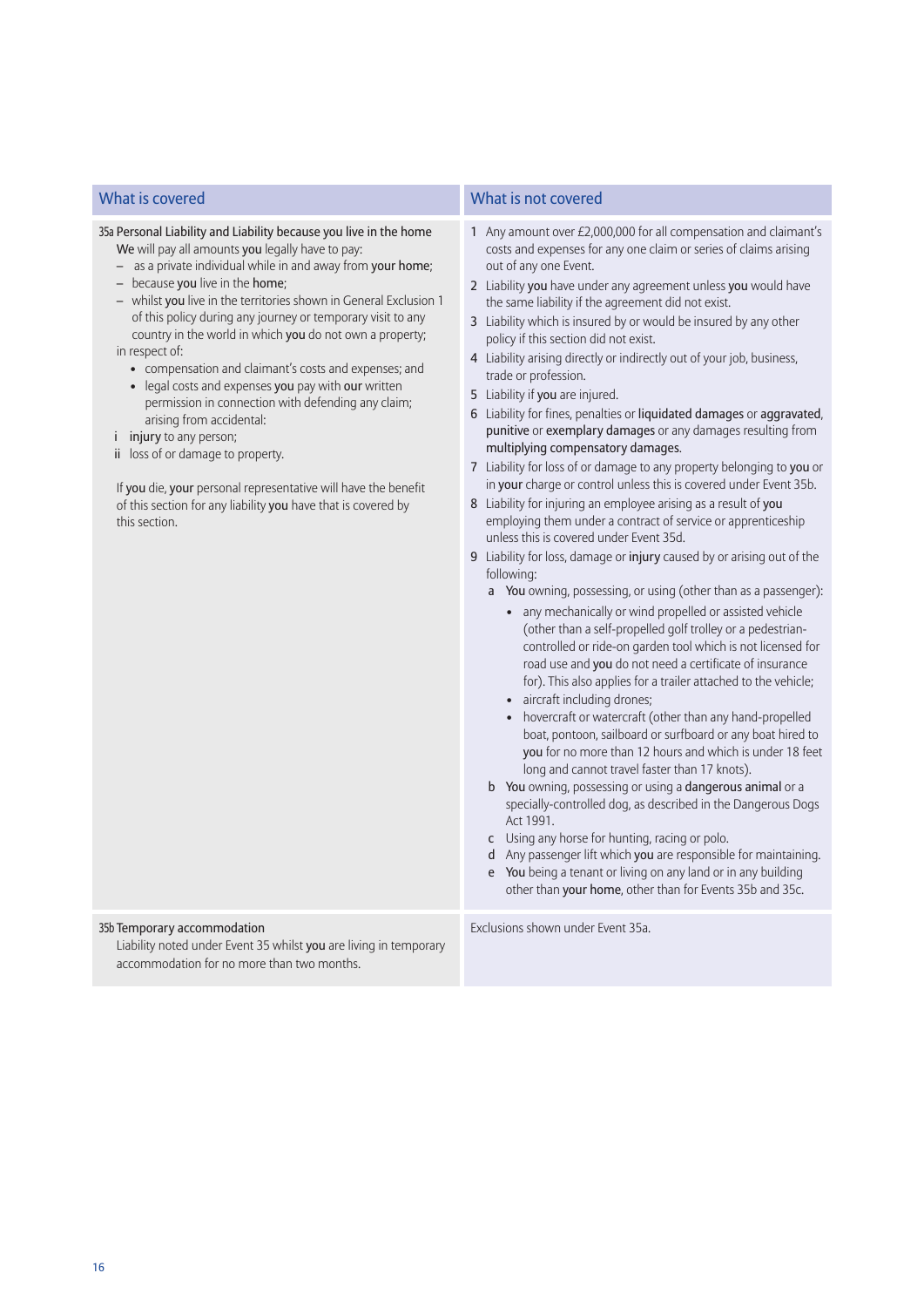| What is covered                                                                                                                                                                                                                                                                                                                                                                                                                                                                                                                                                                                                                                                                                                                                                                                                                                                                                                                                                                                                            | What is not covered                                                                                                                                                                                                                                                                                                                                                                                           |
|----------------------------------------------------------------------------------------------------------------------------------------------------------------------------------------------------------------------------------------------------------------------------------------------------------------------------------------------------------------------------------------------------------------------------------------------------------------------------------------------------------------------------------------------------------------------------------------------------------------------------------------------------------------------------------------------------------------------------------------------------------------------------------------------------------------------------------------------------------------------------------------------------------------------------------------------------------------------------------------------------------------------------|---------------------------------------------------------------------------------------------------------------------------------------------------------------------------------------------------------------------------------------------------------------------------------------------------------------------------------------------------------------------------------------------------------------|
| 35c Tenant's liability<br>We will pay all amounts which you are responsible for as tenant,<br>as stated in the tenancy agreement and not as owner for the<br>following:<br>Loss of or damage to your home directly caused by:<br>fire, lightning, explosion, earthquake, aircraft, storm or flood;<br>$\bullet$<br>bursting, leaking or overflowing water tanks, apparatus<br>or pipes;<br>oil leaking from any fixed heating installation;<br>$\bullet$<br>theft or attempted theft;<br>$\bullet$<br>television, satellite and radio receiving aerial fittings, solar<br>$\bullet$<br>panels, wind turbines and masts breaking or collapsing; or<br>• smoke.<br>ii We will pay all amounts for accidental breakage of all fixed<br>glass including double glazing and fixed sanitary fittings<br>forming part of your home.<br>iii We will pay for accidental damage to underground water, gas,<br>sewer or drain pipes, underground electricity and telephone<br>cables which reach from your home to the public supply. | Exclusions shown under Event 35a.<br>Loss or damage which happens while your home is left unfurnished<br>or unoccupied.<br>Any amount over 10% of the sum insured by this section, as shown<br>in your schedule.<br>Loss or damage caused by frost, landslip, subsidence or heave.<br>Anything which happens gradually in respect of damage by smoke.                                                         |
| 35d Employers' liability<br>We will pay all amounts you are liable for if any employee is<br>injured arising out of his or her employment under a contract of<br>service or apprenticeship in connection with your home or<br>private household. Exclusions 1, 6, 7 and 8 of Event 35a and<br>General Exclusion 2 of this policy will not apply to this Event.                                                                                                                                                                                                                                                                                                                                                                                                                                                                                                                                                                                                                                                             | Any amount over £10,000,000, for all compensation and claimant's<br>costs and expenses for any one claim or series of claims arising out<br>of any one Event.<br>Exclusions shown under Event 35a. (apart from exclusion 1)<br>Liability for causing the death of or injuring any employee if they<br>have driven or been a passenger in a motor vehicle if you need<br>insurance under the Road Traffic Act. |
| 35e Unpaid court judgements<br>If you get a judgement from any court in Great Britain, Northern<br>Ireland, the Isle of Man or the Channel Islands for compensation<br>and claimant's costs and expenses for injury or loss of or<br>damage to property against any company or individual based in<br>the countries named above and that judgement is not paid for<br>more than three months, we will pay you the amount of unpaid<br>compensation or costs.<br>We will only do this if:<br>• this section would have applied had the award been made<br>against you rather than to you;<br>• there is no appeal outstanding;<br>if we make a payment under this Event you or your personal<br>representatives must transfer the rights of recovery under the<br>judgement to us.                                                                                                                                                                                                                                          | Exclusions shown under Event 35a.<br>Liability if the person owing you money is also insured by this policy.                                                                                                                                                                                                                                                                                                  |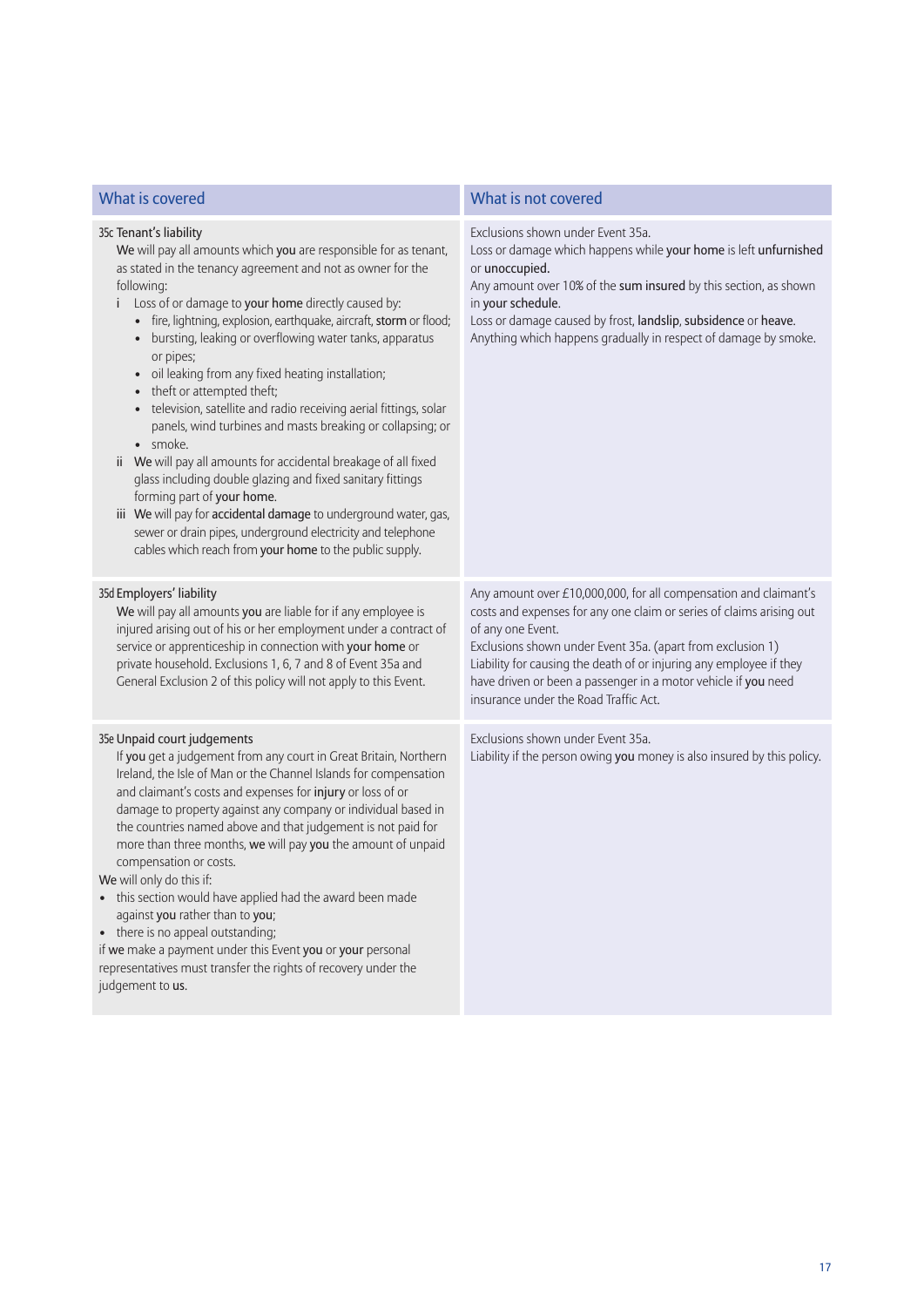## Contents Limits

The most we will pay for the following contents is shown below.

- 1a 40% of the sum insured by the Contents section for valuables not insured under personal possessions; or
- 1b Any greater limit for valuables within contents, specifically noted on your current schedule.
- 2a 20% of the sum insured by the Contents section for any valuables item or collection; or
- 2b Any greater limit for specific valuables items within contents noted on your current schedule.

## How we settle claims

### (See also General Exclusions and General Conditions)

- 1 Items other than clothing and household linen.
	- a We will pay to replace items which are totally lost or destroyed. The replacement item will be based on the specification of the original item. We will not take off an amount for wear and tear or loss of value as long as the sum insured is enough to replace the contents.

If you do not replace the contents which are totally lost or destroyed or if the sum insured is not enough to pay for replacement of the **contents**, the amount we will pay will be the market value of the totally lost or destroyed items. (Market value is the cost of replacing the item at the time of loss or damage taking into account its age and condition)

- b We will pay to repair damaged items.
- 2 Clothing and household linen.
	- a We will pay to replace items which are totally lost or destroyed. We will take off an amount for wear and tear or loss of value.
	- b We will pay to repair damaged items.
- 3 We will pay to remove debris.
- 4 We reserve the right to take ownership of an item or items once we have paid a claim following their loss or damage beyond repair, but no item or items may be abandoned to us.

## Selling your home

For the period that **you** are moving to a new permanent address the contents cover can be extended to include contents in your new home, providing you have advised us in advance.

## Evidence of Value

We may require you to provide evidence of value if you need to claim for loss or damage to certain items insured under this section. Where such evidence is required, this will be stated on your schedule.

## Matching sets and suites

We will treat an individual item of a matching set of articles or suite of furniture as a single item.

We will also pay you for the other pieces of the set or suite which are not damaged if a replacement for the damaged item which matches the existing set or suite is not available.

## Sum insured

The sum insured you choose must be equal to the full value of the contents insured. We will not pay more than the sum insured for loss or damage to the contents by any of the Events 1 to 13, 16, 18 to 20 and 28.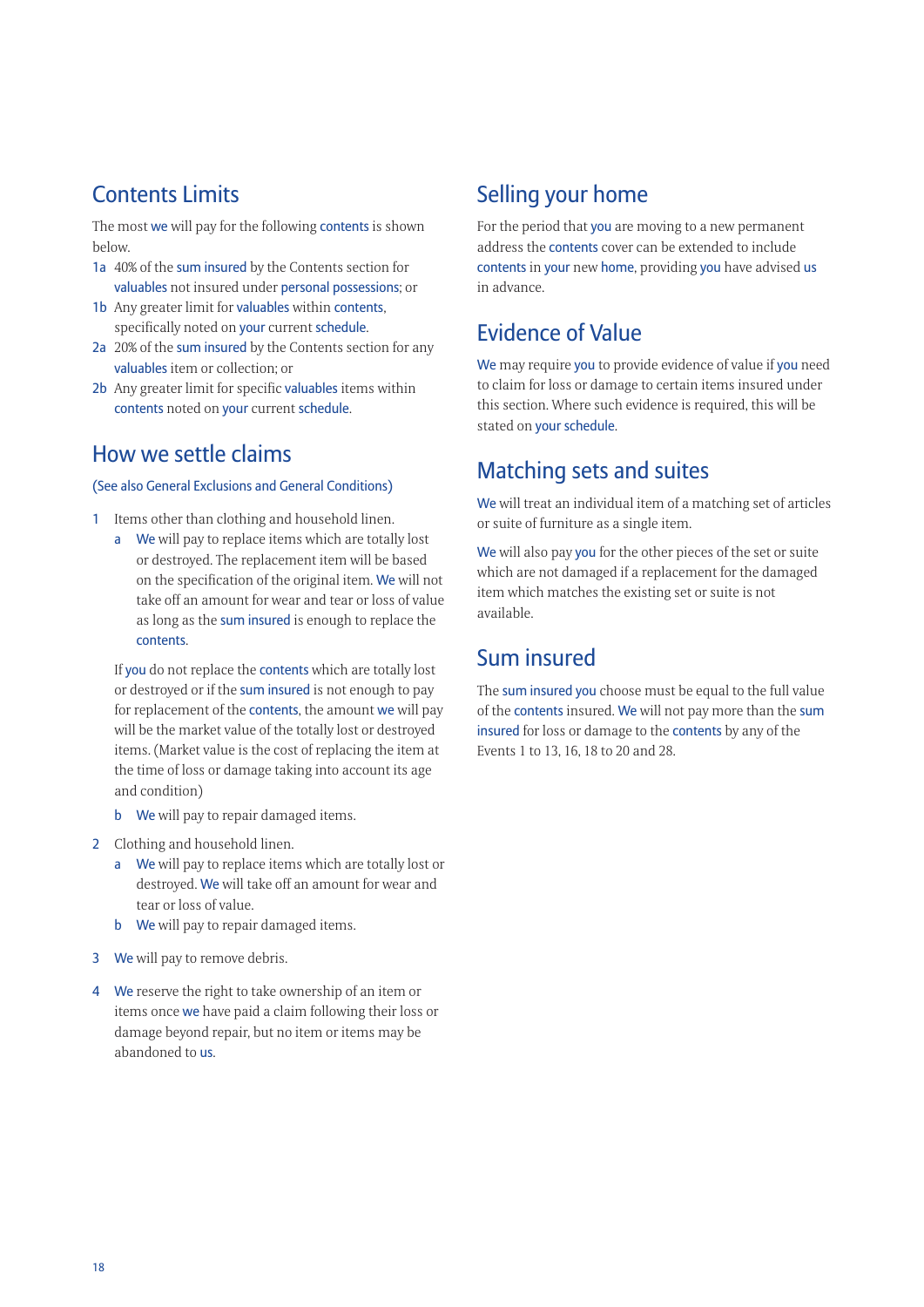# Personal Possessions

# The meaning of words

Personal Possessions – Private property and personal items you normally wear or carry (including sports equipment) and mobility scooters (that are not registered for road use), which you own or for which you are responsible, but not including:

- items with an individual value of more than £3,500 or pedal cycles with an individual value over £1,000 (unless these items or pedal cycles are specified on your policy schedule);
- vehicles (or their parts), watercraft, aircraft, musical instruments used professionally or semi-professionally, domestic appliances, furniture, furnishings and household goods or equipment or goods used in connection with your occupation, business, trade or profession.

Endorsement – Changes to the terms and conditions of your policy which will be shown in your schedule.

Excess – The amount you have to pay if you make a claim. The excess amounts are shown in your schedule.

Injury – Bodily injury, death, disease, illness or shock.

Geographical limits – British Isles, Europe, Mediterranean Coast and Islands, Madeira and Canary Isles.

Money – Cash, bank or currency notes, cheques, postal or money orders, postage stamps, National Savings stamps and certificates, traveller's cheques, gift vouchers (subject to proof of purchase or ownership), premium bonds, luncheon vouchers, credit, cash or cheque cards, season tickets and travel tickets which you own or are responsible for that are used for social or domestic purposes.

Period of Insurance – The period that you are covered as shown on your schedule.

Schedule – A printed document showing the sections of the policy you have chosen, the sums insured and any endorsements that apply to your policy.

Sum insured – The amount shown on your schedule as the most we will pay for claims resulting from one incident unless otherwise stated in this policy booklet or any endorsement.

Your home – The private residence and gardens at the address shown in the schedule and the land, domestic garages and outbuildings at the same residence.

You, your – The person named as the policyholder in the schedule, their partner and members of their family permanently living with them, during the period of insurance at their home at the address shown in the schedule.

| What is covered                                                                                                                                                                                                                                                                                         | What is not covered                                                                                                                                                                                                                                                                                                                                                                                                                                                                                                                                                                                                                                                                                                                                                                                                                                                                                                                                                                                                                                                                                                                                                                                                                                                                                                                                                                                                                                                                                                                                                                                                                                               |
|---------------------------------------------------------------------------------------------------------------------------------------------------------------------------------------------------------------------------------------------------------------------------------------------------------|-------------------------------------------------------------------------------------------------------------------------------------------------------------------------------------------------------------------------------------------------------------------------------------------------------------------------------------------------------------------------------------------------------------------------------------------------------------------------------------------------------------------------------------------------------------------------------------------------------------------------------------------------------------------------------------------------------------------------------------------------------------------------------------------------------------------------------------------------------------------------------------------------------------------------------------------------------------------------------------------------------------------------------------------------------------------------------------------------------------------------------------------------------------------------------------------------------------------------------------------------------------------------------------------------------------------------------------------------------------------------------------------------------------------------------------------------------------------------------------------------------------------------------------------------------------------------------------------------------------------------------------------------------------------|
| We will pay for loss or damage to the personal possessions covered<br>by this section and shown in your schedule, which you own or are<br>responsible for while you:<br>1 are within the geographical limits; and<br>2 travel elsewhere in the world for up to 60 days in any one year of<br>insurance. | • The total of the compulsory and voluntary excess figures (as<br>shown in your policy schedule) for each insured Event.<br>Loss, damage, injury or liability shown in the General Exclusions.<br>$\bullet$<br>Loss or damage caused by wear and tear, other than loss of or<br>$\bullet$<br>damage to any item resulting from wear and tear of a clasp,<br>setting or other fastening, carrier or container.<br>Loss or damage caused by rot, mildew, rust, corrosion, insects,<br>$\bullet$<br>woodworm, rats, mice, squirrels, owls, birds, foxes, bats, badgers,<br>repair or renovation.<br>• Loss or damage caused by electronic, electrical or mechanical<br>breakdown or failure.<br>Loss or damage caused by faulty design, faulty plan, faulty<br>$\bullet$<br>specification, faulty workmanship or faulty materials.<br>Loss or damage caused by gradual deterioration or loss of value.<br>$\bullet$<br>Loss or damage caused by overwinding and damage to the<br>inside of watches or clocks.<br>Loss or damage to musical instruments caused by atmospheric<br>$\bullet$<br>conditions or very hot or very cold temperatures.<br>Breakage of musical instrument strings or reeds.<br>$\bullet$<br>Loss or damage caused by theft or attempted theft from any<br>vehicle that is not occupied unless all windows and sunroofs are<br>securely closed and all doors and the boot are locked. Personal<br>possessions must be completely hidden within the vehicle in a glove<br>compartment, locked luggage compartment or locked boot.<br>Any amount over £1,000 for theft or attempted theft from any<br>$\bullet$<br>vehicle that is not occupied. |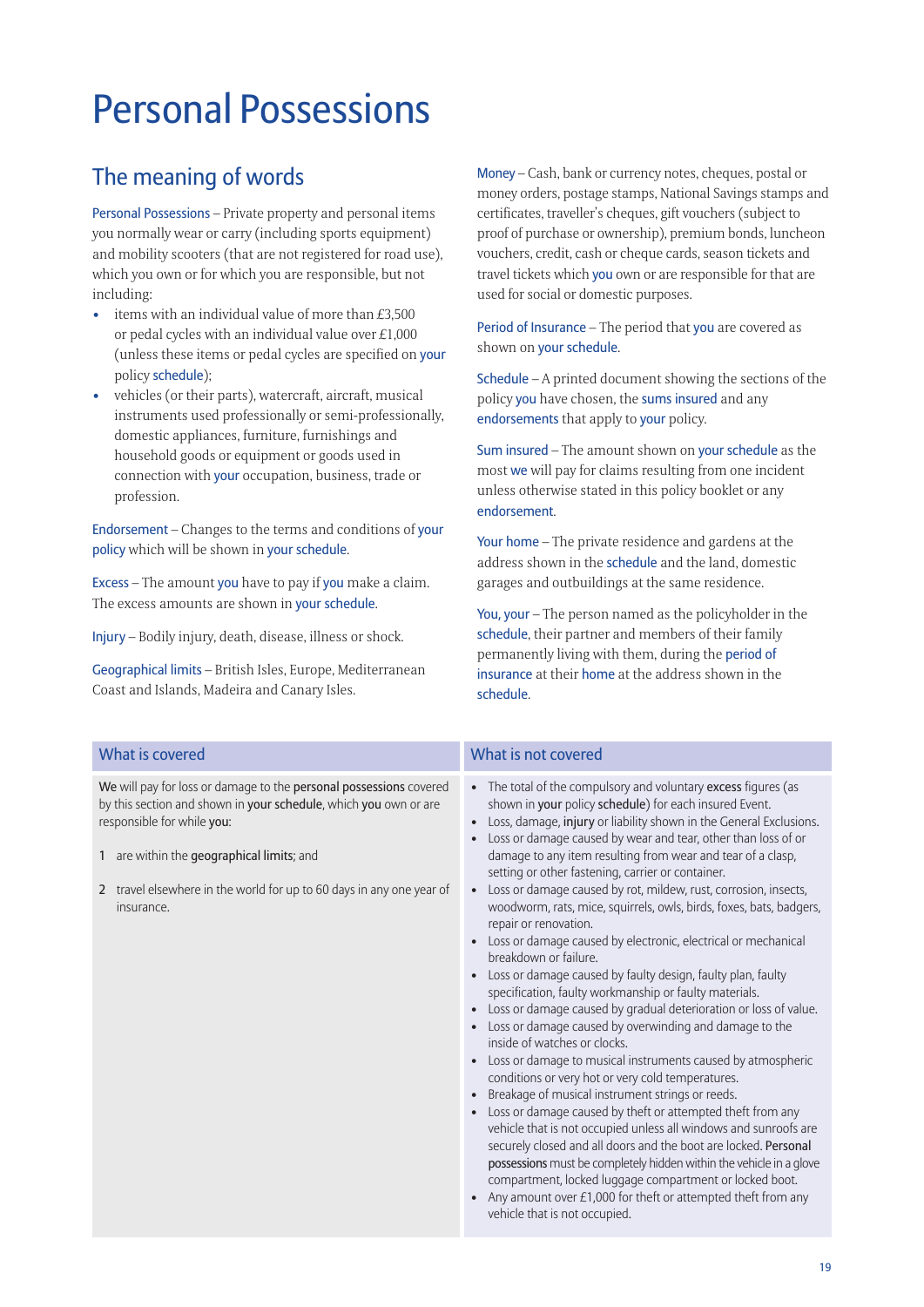| What is covered | What is not covered                                                                                                                                                                                                                                                                                                                                                                                                                                                                                                                                                                                                                                                                                                                                                                                                               |
|-----------------|-----------------------------------------------------------------------------------------------------------------------------------------------------------------------------------------------------------------------------------------------------------------------------------------------------------------------------------------------------------------------------------------------------------------------------------------------------------------------------------------------------------------------------------------------------------------------------------------------------------------------------------------------------------------------------------------------------------------------------------------------------------------------------------------------------------------------------------|
|                 | • Theft of pedal cycle accessories unless stolen with the cycle.<br>• Theft of a pedal cycle unless a locking device is used to secure<br>the cycle to an immovable object when it is left unattended<br>other than at your home.<br>• Loss of or damage to skiing or underwater equipment while you<br>are using it.<br>• Loss of or damage to sports equipment whilst in use.<br>Loss or damage resulting from theft or attempted theft by you.<br>$\bullet$<br>Loss or damage to audio, communication or navigational<br>$\bullet$<br>equipment unless it is designed to be portable and it has an<br>independent means of operation and power source.<br>• Loss or damage caused by chewing, scratching, fouling or<br>tearing by domestic animals.<br>Money (for money cover, refer to Event 27 of the Contents<br>section). |

# Index linking

We will change the sums insured each month according to the Consumer Price Index (or some other suitable index we decide to use).

We will not charge extra premiums on any index linking adjustments during the period of insurance. We will work out the renewal premium on the sum insured which applies on the first day of the renewal month.

## How we settle claims

The way we settle claims will be the same as that under the Contents section.

The most we will pay for each item insured by this section is the sum insured shown in your schedule against that item.

# Evidence of Value

We may require you to provide evidence of value if you need to claim for loss or damage to certain items insured under this section. Where such evidence is required, this will be stated on your schedule.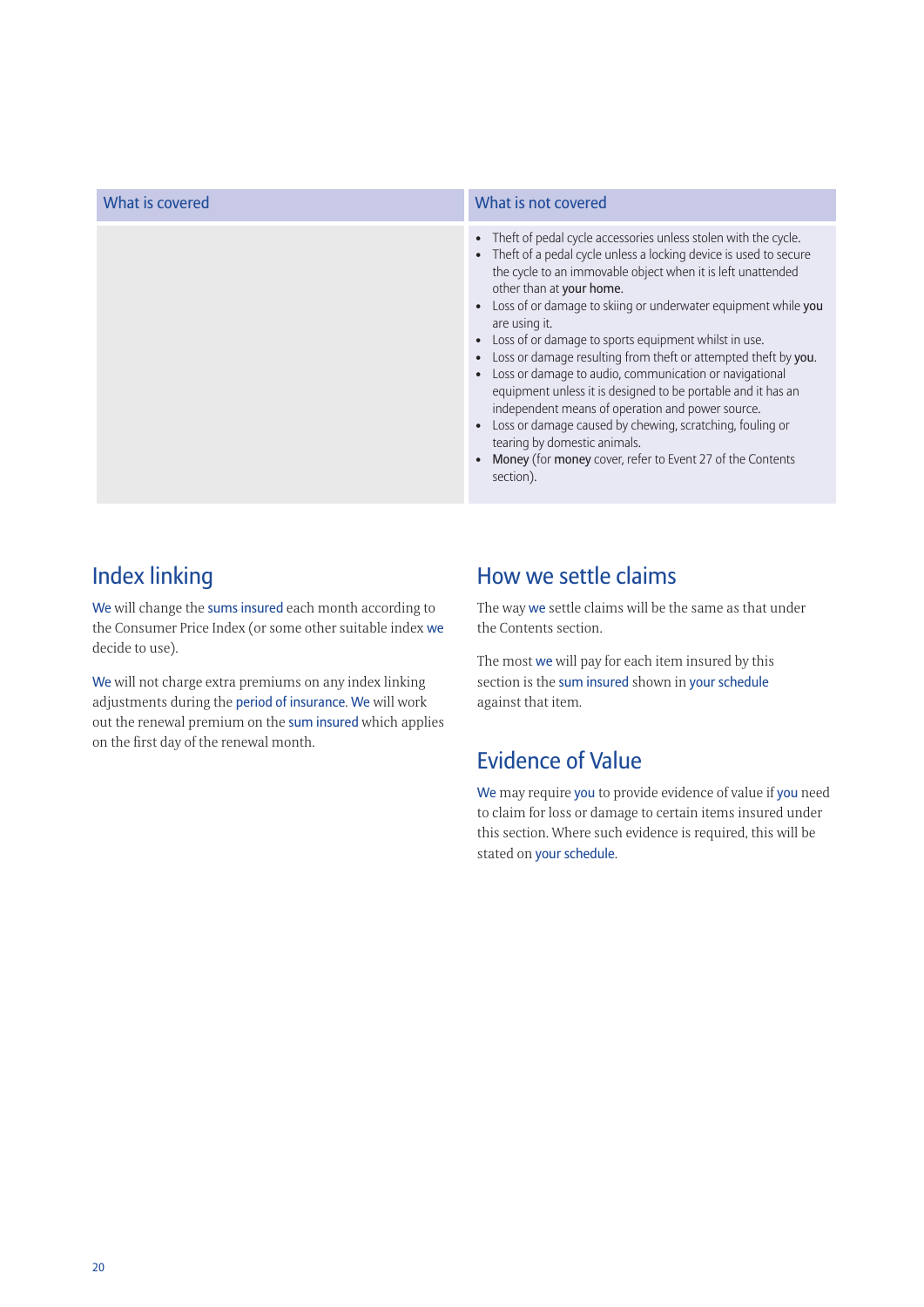# General Exclusions

The following exclusions apply to the whole policy in addition to the exclusions listed under what is not covered under the relevant sections.

#### The policy does not cover the following:

### 1 Geographical limits

Damage, injury or liability arising out of any event outside Great Britain, Northern Ireland, the Channel Islands or the Isle of Man, unless we say differently.

### 2 War

Damage, liability, death, injury, disability or any loss caused directly or indirectly by war, invasion, act of foreign enemy, hostilities (whether war be declared or not), civil war, rebellion, revolution, insurrection or military or usurped power.

### 3 Radioactive contamination

Damage to any property, any legal liability or any loss directly or indirectly caused by:

- a ionising radiation or contamination by radioactivity from any nuclear fuel, or from any nuclear waste from burning nuclear fuel; or
- b the radioactive, toxic, explosive or other dangerous properties of any explosive nuclear machinery or any part of it.

#### 4 Sonic bangs

Damage caused by pressure waves from aircraft and other flying devices travelling at or above the speed of sound.

### 5 Pollution or contamination

Damage caused by or resulting from pollution or contamination, other than damage caused by:

- a pollution or contamination which results from damage by a cause which is insured by this policy; or
- b damage by a cause which is insured by this policy which results from pollution or contamination.

## 6 Market value

Any loss of market value after an item is repaired or replaced. (Market value is the cost of replacing the item at the time of loss or damage taking into account its age and condition)

### 7 Date recognition and computer viruses

Costs in relation to any claim arising directly or indirectly from electronic equipment, whether belonging to you or not, failing at any time, due to:

- the failure to correctly recognize, accept, respond to, retrieve, retain or process any data representing date or part of a date, time; or
- computer viruses.

Electronic equipment includes:

- a any computer equipment, system or software;
- b any product, accessory, equipment or machinery containing, connected to or operated by means of a data processor chip.

### 8 Terrorism

Loss, damage, cost or expense of whatever nature directly or indirectly caused by, resulting from or in connection with any act of terrorism regardless of any other cause or event contributing at the same time or in any other sequence to the loss.

For the purpose of this exclusion an act of terrorism means the use, or threatened use, of biological, chemical and/or nuclear force by any person or group of people whether acting alone or on behalf of or in connection with any organisation(s) or government(s) committed for political, religious, ideological or similar purposes including the intention to influence any government and/or to put the public or any section of the public in fear.

### 9 Agreements and contracts

Loss, damage or liability arising out of or as a result of any agreement or contract you have entered into.

## 10 Pre-existing damage

Loss, damage, injury or liability as a result of an event which happened before the cover under this policy started.

### 11 Gradual damage

Loss or damage caused by anything that happens gradually.

### 12 Confiscation

Loss or damage caused by officials or authorities confiscating or holding your property.

#### 13 Wilful acts

Loss or damage caused by your wilful act.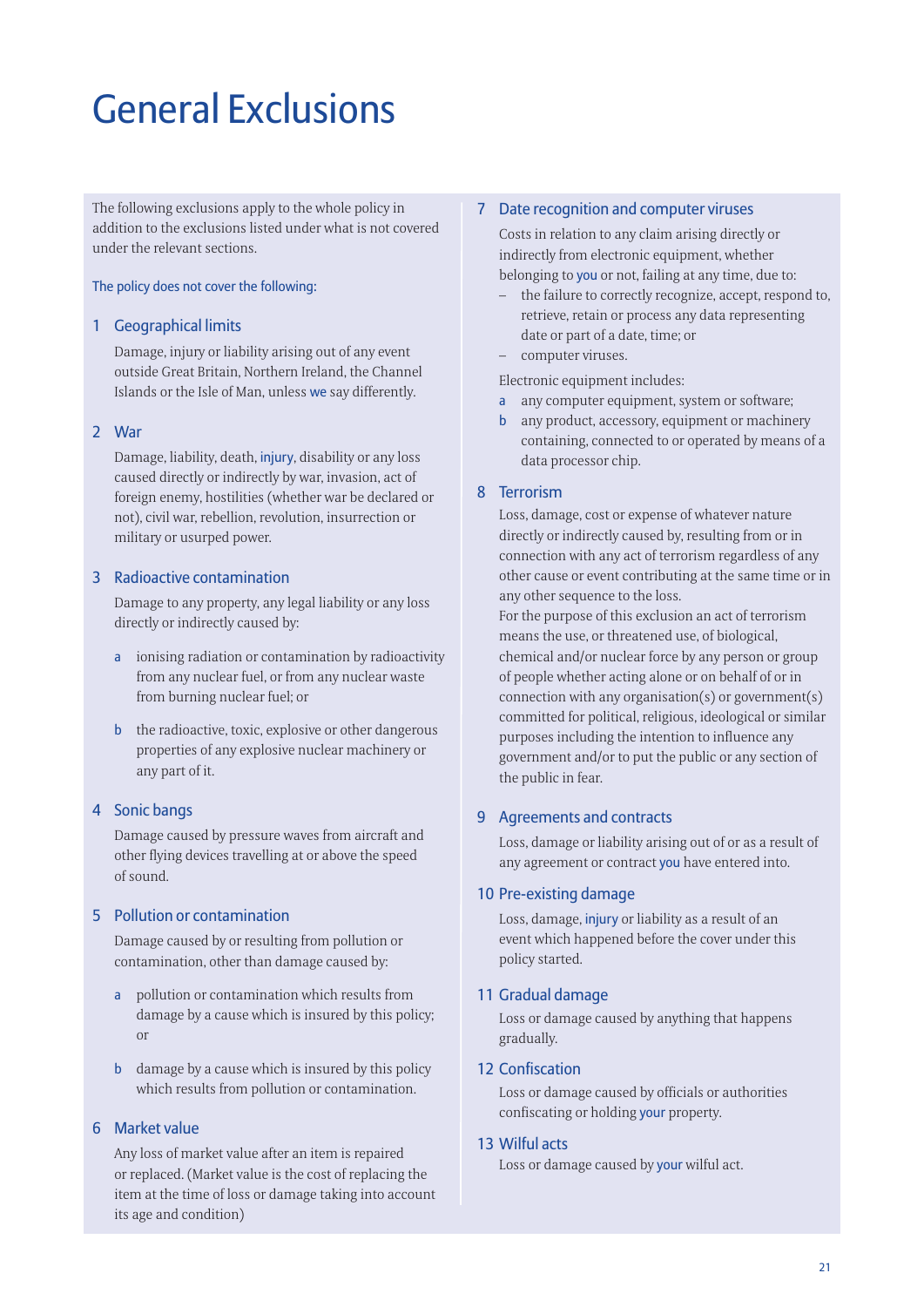# General Conditions

The following conditions apply to the whole policy.

## 1 Premium

You must pay the premium or any agreed instalment when **we** ask.

If the premium for this policy is paid by instalments and in the event you fail to pay one or more instalments, whether in full or in part, we may cancel the policy by giving you 14 days notice in writing sent to your last known address.

## 2 Taking care of your home

You must keep any property you insure in a good state of repair and take care to prevent accidents, injury, loss and damage.

## 3 Claims

If you need to make a claim, you must do the following:

- Tell us at your first opportunity about the event and give us any information relevant to the claim we may need.
- Tell the police about any damage caused by theft or attempted theft or if any property is lost outside your home.
- Allow us to enter, take or keep possession of any property where the damage has happened. We can also deal with any insured property in any way we think is appropriate. However, you must not abandon any property and leave it to us.
- Carry out and allow us to take any action we need to prevent more damage.
- Tell us at your first opportunity about any prosecution, inquest or enquiry connected with any injury or damage.
- Not pay or offer or agree to pay any **money** or admit responsibility without our permission.
- Allow us, in your name, to take over and control all negotiations and proceedings which may arise for any claim.
- Allow us to take any legal action required to enforce your rights against any other person. We will pay any costs or expenses involved.

We will not pay any claims under this insurance unless you have kept to this condition. If we have already paid you for a claim, you must repay us.

## 4 Repairing or replacing property

If we are going to repair or replace any property, you must give us any relevant plans, documents, books and information we ask for. We will always try to repair or

replace the property as it was. If we cannot we will repair or replace the item with the nearest equivalent item, but this may not be the same brand. The most we will pay for any one item is the sum insured.

## 5 Other insurances

If at the time of any claim you have other insurance covering the claim, we will only pay our share of the claim.

## 6 Reflection Period

### (applicable to new policies and renewals)

You may cancel this policy within 14 days of the date you receive it. You can do this by contacting us at the address shown at the back of this policy or by contacting the insurance advisor through whom you arranged this insurance. If you choose to do this, you are entitled to a refund of the premium you have paid for this insurance. We will only charge a pro-rata premium plus £15 to cover our operational costs which is subject to minimum amount payable of £25 plus Insurance Premium Tax at the prevailing rate, except where an incident has occurred that has reached the sum insured under the buildings or contents section in which case the full annual premium will be payable to us.

If you choose to cancel this policy, and you have taken out Legal Expenses with us this will also be cancelled.

## 7 Cancellation (outside the Reflection Period)

We can cancel this policy by giving seven days' notice in writing.

We may cancel your policy where there are serious grounds to do so, this includes:

- failure to meet the terms and conditions of this policy. Where you are required in accordance with the terms of your policy to co-operate with us, or send us information or documentation and you fail to do so in a way that materially affects our ability to process a claim, or our ability to defend our interests.
- where there is a failure by you to exercise the duty of care regarding your property as required by General Condition 2 Taking care of your home.
- suspected fraud or misrepresentation. Please see General Condition 8 Fraud.
- changes to your policy details or circumstances that we do not cover under our policy.
- use of threatening or abusive behaviour or language, or intimidation or bullying of our staff or suppliers.

You may cancel this policy by giving us notice in writing.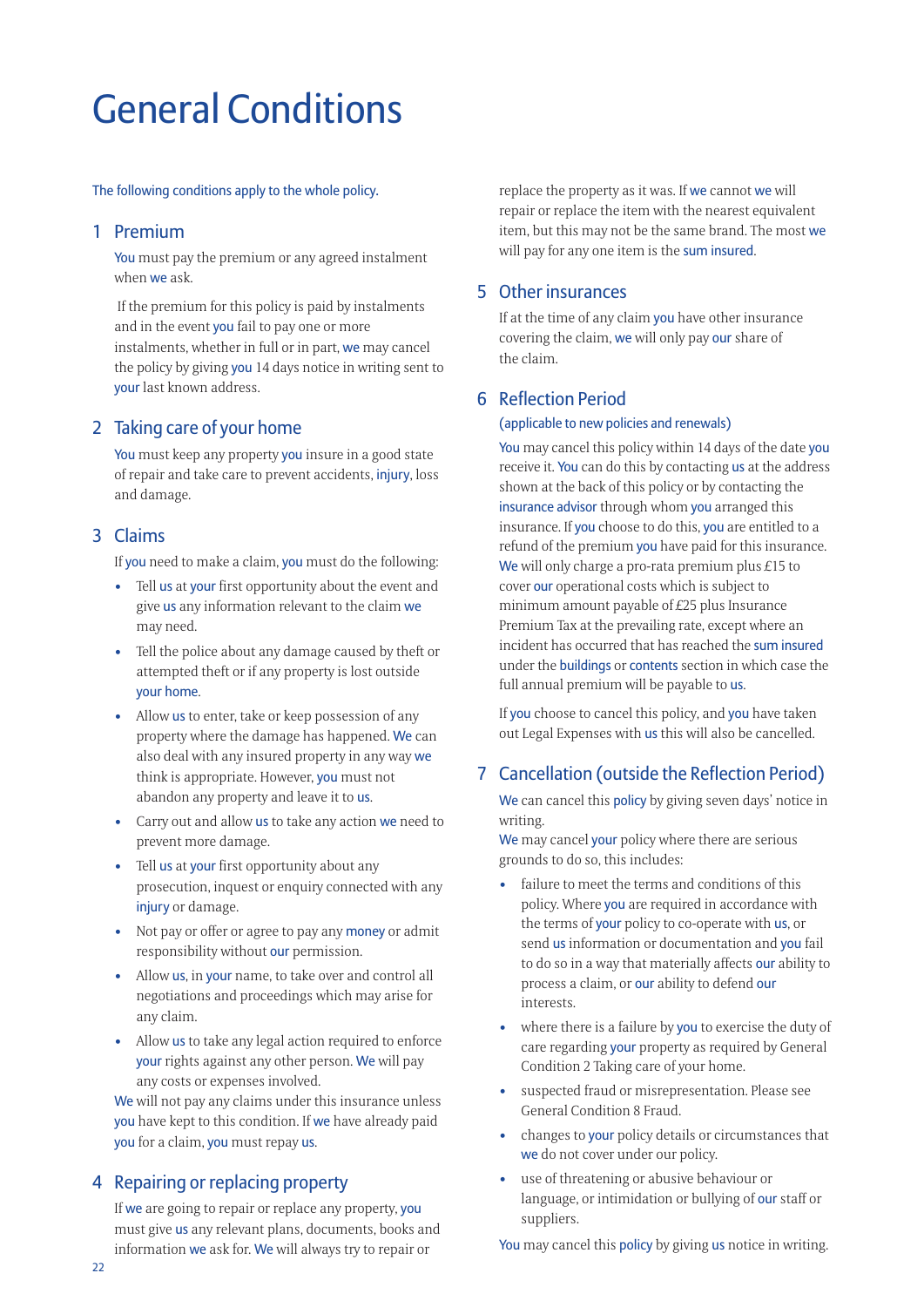# General Conditions (continued)

If you cancel the policy outside the reflection period; we will provide a pro-rata refund based on the annual premium payable less a £10 charge plus Insurance Premium Tax, as long as you have not claimed during the current period of insurance. Where an incident has occurred which may give rise to a claim, the full annual premium may be payable to us.

If the amount due when you cancel the policy is more than the amount you have paid, you must pay the difference.

## 8 Fraud

If you or anyone acting on your behalf makes any false or fraudulent claim or supports a claim by false or fraudulent document, device or statement, you will forfeit all rights under the policy and all cover will cease. In such circumstances, we retain the right to keep the premium paid.

## 9 Arbitration

If we accept your claim but you do not agree with the amount we will pay you, we will refer the matter to an arbitrator chosen by you and us. You cannot take any action against us until you and we have received the arbitrator's final decision.

## 10 Rights of Parties

A person or company who was not a party to this policy has no right under the Contracts (Rights of Third Parties) Act 1999 or any subsequent legislation to enforce any term of this policy but this does not affect any right or remedy of a third party which exists or is available apart from such Act.

## 11 Automatic renewal

If you pay your premium by Allianz Premium Instalment Plan, when your policy is due for renewal we will renew it for you automatically. This saves you the worry of remembering to contact us prior to the renewal date. We will write to you 14 days before the policy expires with full details of your next year's premium and policy conditions.

If you do not want to renew this policy, please let us know before your renewal date so we don't take payment. If you inform us after that time charges may apply, please see General Conditions 6 and 7 in your policy booklet for details. We will notify you in writing prior to the renewal date.

## 12 Law applying to the Contract

Unless we agree otherwise:

- a the language of the policy and all communications relating to it will be English; and
- **b** the laws of England and Wales will apply to this contract of insurance.

## 13 Changing your details

You must tell us at your first opportunity about any changes that may affect your policy cover. If we are not advised of changes in circumstances, this may affect your ability to claim under the policy. Here are the changes you should tell us about:

- You changing your insured address
- You change your name
- You changing occupation/s or the trade in which you work
- If the property is used for business and the type of business use
- If the property is no longer your main residence
- If the property is let or sublet or if there are paying lodgers
- If the number of consecutive days the property is unoccupied increases
- You being convicted of a criminal offence (other than motoring offences)
- Where you have buildings insurance with us; if the full rebuilding cost of your property should change for example by fitting double glazed windows in place of single glazed windows.
- Where you have contents/personal possessions insurance with us; if the values or items to be insured changes
- If there is any building work at your home or work to commence
- If the type of locks or alarm should change and if you no longer have an alarm maintenance contract in force
- If the property is no longer self-contained or does not have its own lockable entrance
- The property is not in a good state of repair

When you tell us of a change of details, we will reassess the premium and terms of your policy, the change will be subject to an admin charge of £10 plus Insurance Premium Tax.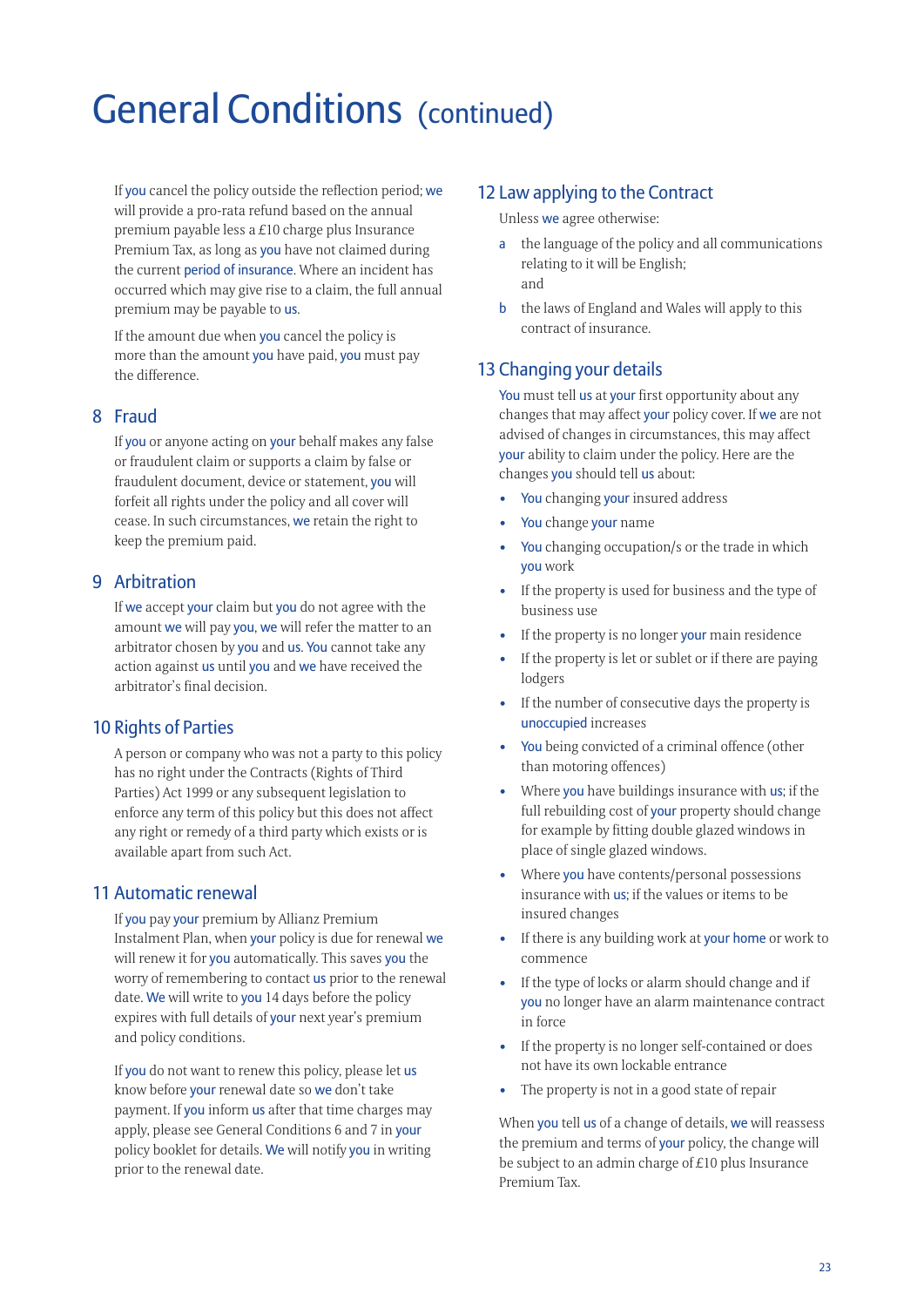# **General Conditions (continued)**

You will be informed of any revised premium or terms and asked to agree before any change is made. We will not refund or charge amounts less than £15 plus Insurance Premium Tax. In some circumstances we may not be able to continue your policy following the changes. Where this happens you will be told and the policy will be cancelled in line with the provisions of General Condition 7.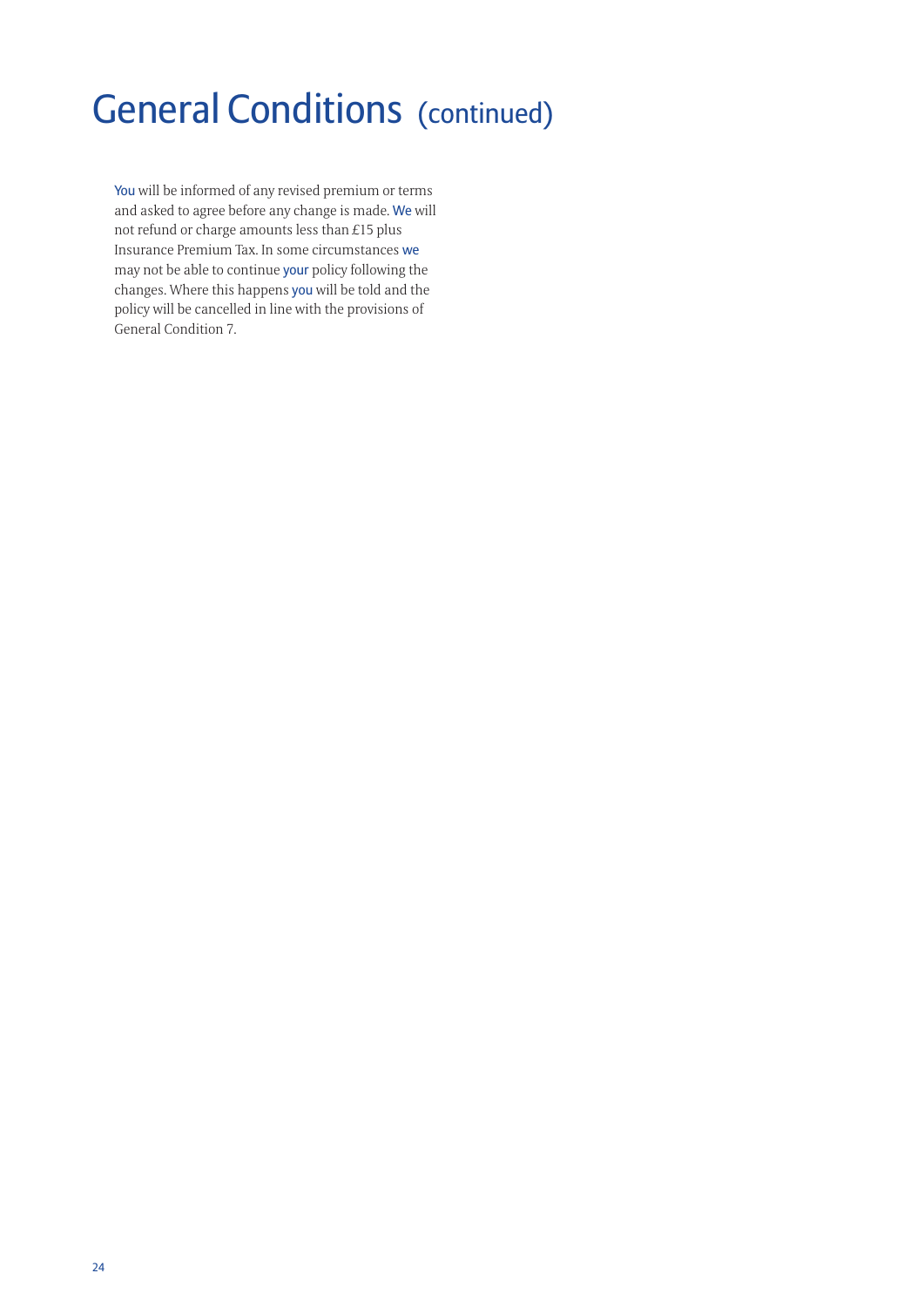# Complaints Procedure

Our aim is to get it right first time, every time. If you have a complaint, we will try to resolve it straight away but if we can't, we will confirm we have received your complaint within five working days and we will do our best to resolve the problem within four weeks. If that's not possible, we will let you know when an answer may be expected.

If we are unable to resolve the problem, we will provide you with information about the Financial Ombudsman Service which offers a free, independent complaint resolution service.

If you have a complaint about buildings, contents or personal possessions contact our customer satisfaction manager at:

Allianz Insurance plc 2530 The Quadrant Aztec West Bristol BS32 4AW

Phone: 0330 102 1781 Fax: 01483 529 717 Email: allianzretailcomplaints@allianz.co.uk

You have the right to refer your complaint to the Financial Ombudsman Service, free of charge – but you must do so within six months of the date of the final response letter.

If you do not refer your complaint in time, the Ombudsman will not have our permission to consider your complaint and so will only be able to do so in very limited circumstances. For example, if the Ombudsman believes that the delay was as a result of exceptional circumstances.

The Financial Ombudsman Service Exchange Tower London E14 9SR

Website: www.financial-ombudsman.org.uk Telephone: 0800 0234567 or 0300 1239123 Email: complaint.info@financial-ombudsman.org.uk The European Commission has an online dispute resolution service for consumers who have a complaint about a product or service bought online. If you choose to submit your complaint this way it will be forwarded to the Financial Ombudsman Service.

Visit ec.europa.eu/odr to access the Online Dispute Resolution Service. Please quote our e-mail address: allianzretailcomplaints@allianz.co.uk

Alternatively, you can contact the Financial Ombudsman Service directly.

Using our complaints procedure or contacting the FOS does not affect your legal rights.